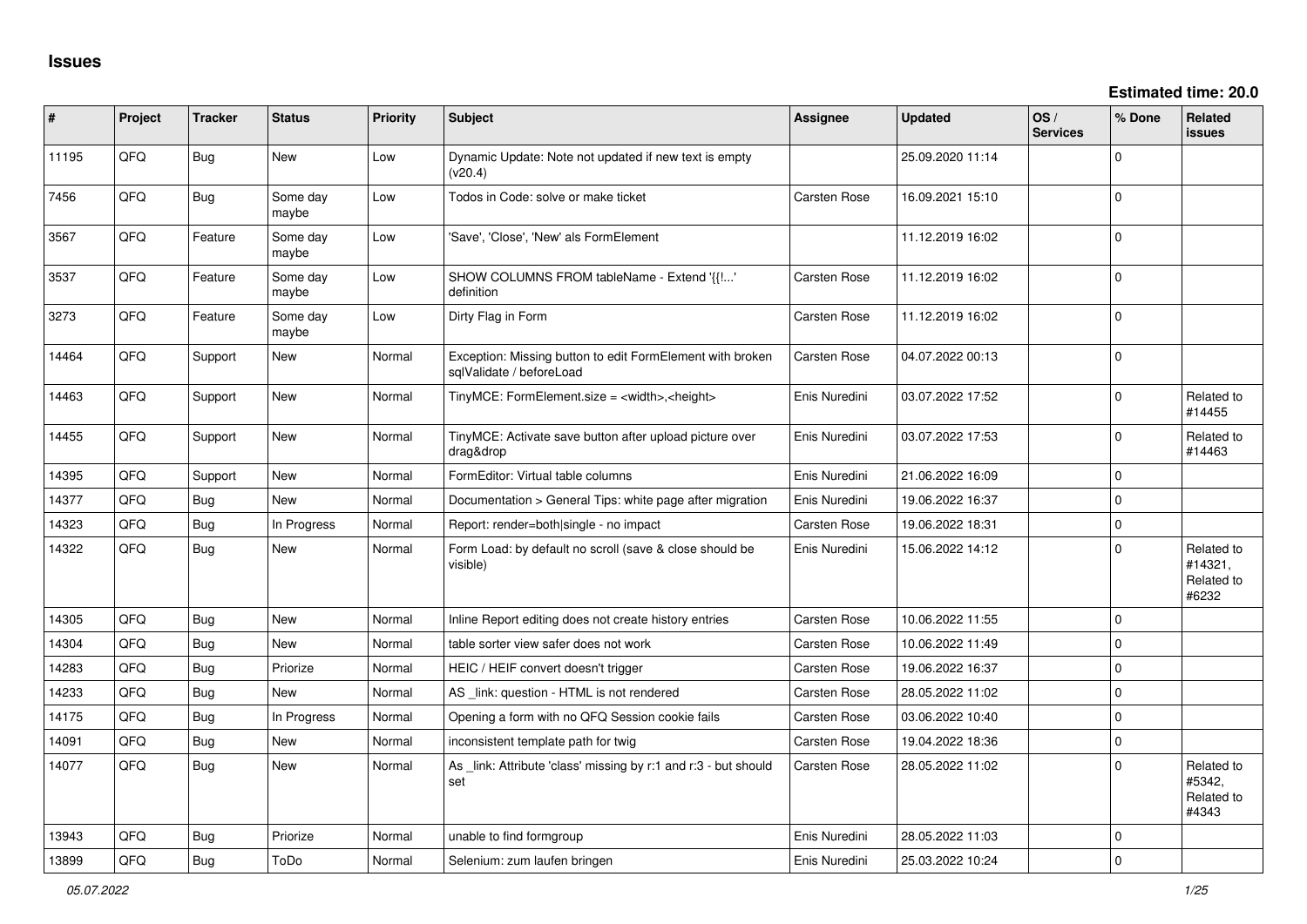| #     | Project | <b>Tracker</b> | <b>Status</b> | <b>Priority</b> | Subject                                                                                                                                             | <b>Assignee</b>     | <b>Updated</b>   | OS/<br><b>Services</b> | % Done              | <b>Related</b><br><b>issues</b>               |
|-------|---------|----------------|---------------|-----------------|-----------------------------------------------------------------------------------------------------------------------------------------------------|---------------------|------------------|------------------------|---------------------|-----------------------------------------------|
| 13767 | QFQ     | <b>Bug</b>     | Feedback      | Normal          | date/time-picker: required shows up/down button orange                                                                                              | Enis Nuredini       | 16.05.2022 23:16 |                        | 0                   |                                               |
| 13706 | QFQ     | <b>Bug</b>     | New           | Normal          | Wrong CheckType in FieldElement LastStatus of Form Cron                                                                                             | <b>Carsten Rose</b> | 21.01.2022 18:20 |                        | 0                   |                                               |
| 13659 | QFQ     | <b>Bug</b>     | <b>New</b>    | Normal          | wrong sanitize class applied to R-store                                                                                                             | <b>Carsten Rose</b> | 15.01.2022 14:23 |                        | $\mathbf 0$         |                                               |
| 13647 | QFQ     | Bug            | <b>New</b>    | Normal          | Autofocus funktioniert nicht auf Chrome                                                                                                             | Benjamin Baer       | 19.03.2022 17:44 |                        | 0                   |                                               |
| 13592 | QFQ     | Bug            | New           | Normal          | QFQ Build Queue: das vergeben von Tags klappt nicht. Es<br>werden keine Releases gebaut.                                                            | Carsten Rose        | 19.03.2022 17:45 |                        | 0                   |                                               |
| 13528 | QFQ     | <b>Bug</b>     | <b>New</b>    | Normal          | qfq.io > releases: es wird kein neues Release angelegt                                                                                              | Benjamin Baer       | 19.03.2022 17:46 |                        | 0                   |                                               |
| 13460 | QFQ     | Bug            | New           | Normal          | Doc: Password set/reset  password should not processed<br>with 'html encode'                                                                        | Carsten Rose        | 19.03.2022 17:46 |                        | 0                   |                                               |
| 13451 | QFQ     | Bug            | <b>New</b>    | Normal          | Character Counter / Max Character: Problem in Safari                                                                                                | <b>Carsten Rose</b> | 15.04.2022 17:18 |                        | $\mathbf 0$         |                                               |
| 13332 | QFQ     | <b>Bug</b>     | <b>New</b>    | Normal          | Multi Form: Required Felder werden visuell nicht markiert.                                                                                          | <b>Carsten Rose</b> | 19.03.2022 17:47 |                        | 0                   |                                               |
| 13331 | QFQ     | Bug            | <b>New</b>    | Normal          | Multi Form: Clear Icon misplaced                                                                                                                    | <b>Carsten Rose</b> | 19.03.2022 17:47 |                        | 0                   |                                               |
| 12989 | QFQ     | Bug            | New           | Normal          | empty string does not trigger dynamic update                                                                                                        | Enis Nuredini       | 28.05.2022 11:09 |                        | 0                   |                                               |
| 12716 | QFQ     | Bug            | New           | Normal          | template group: Pattern only applied to first instance                                                                                              | Carsten Rose        | 19.03.2022 17:47 |                        | 0                   |                                               |
| 12714 | QFQ     | <b>Bug</b>     | <b>New</b>    | Normal          | Conversion of GIF to PDF broken when GIF contains Alpha.                                                                                            | <b>Carsten Rose</b> | 19.03.2022 17:49 |                        | 0                   |                                               |
| 12581 | QFQ     | Bug            | <b>New</b>    | Normal          | Form.forward=close: Record 'new' in new browser tab > save<br>(& close) >> Form is not reloaded with new created record id<br>and stays in mode=new | Carsten Rose        | 19.03.2022 17:48 |                        | 0                   |                                               |
| 12546 | QFQ     | Bug            | Feedback      | Normal          | Branch 'Development' - Unit Tests mit dirty workaround<br>angepasst                                                                                 | <b>Carsten Rose</b> | 19.03.2022 17:48 |                        | $\Omega$            |                                               |
| 12520 | QFQ     | Bug            | <b>New</b>    | Normal          | Switch FE User: still active even FE User session expired                                                                                           | <b>Carsten Rose</b> | 19.03.2022 17:48 |                        | 0                   |                                               |
| 12512 | QFQ     | <b>Bug</b>     | New           | Normal          | Some MySQL Installation can't use 'stored procedures'                                                                                               | Carsten Rose        | 19.03.2022 17:48 |                        | 0                   |                                               |
| 12327 | QFQ     | Bug            | New           | Normal          | Copy to clipboard: Glyphicon can not be changed                                                                                                     | <b>Carsten Rose</b> | 27.12.2021 17:59 |                        | 0                   |                                               |
| 12325 | QFQ     | Bug            | Priorize      | Normal          | MultiDB form.dblndex not working for report syntax                                                                                                  | Carsten Rose        | 07.09.2021 13:37 |                        | 0                   | Related to<br>#12145,<br>Related to<br>#12314 |
| 12187 | QFQ     | <b>Bug</b>     | <b>New</b>    | Normal          | Trigger FormAsFile() via Report: probably problem with multi<br>DB setup                                                                            | Carsten Rose        | 20.03.2021 21:20 |                        | 0                   |                                               |
| 12133 | QFQ     | Bug            | <b>New</b>    | Normal          | NPM, phpSpreadSheet aktualisieren                                                                                                                   | <b>Carsten Rose</b> | 15.03.2021 09:04 |                        | 0                   |                                               |
| 12045 | QFQ     | Bug            | New           | Normal          | templateGroup afterSave FE: Aufruf ohne<br>salHonorFormElements funktioniert nicht                                                                  | Carsten Rose        | 18.02.2021 16:33 |                        | 0                   |                                               |
| 12040 | QFQ     | <b>Bug</b>     | New           | Normal          | FE Mode 'hidden' für zwei FEs auf einer Zeile                                                                                                       | Carsten Rose        | 18.02.2021 10:13 |                        | $\mathsf{O}\xspace$ |                                               |
| 11752 | QFQ     | <b>Bug</b>     | New           | Normal          | checkbox renders multiple input elements with same name                                                                                             | Carsten Rose        | 17.12.2020 14:58 |                        | 0                   | Related to<br>#11750                          |
| 11715 | QFQ     | Bug            | New           | Normal          | acceptZeroAsRequired and requiredOffButMark do not<br>coincide                                                                                      |                     | 08.12.2020 12:13 |                        | $\mathbf 0$         |                                               |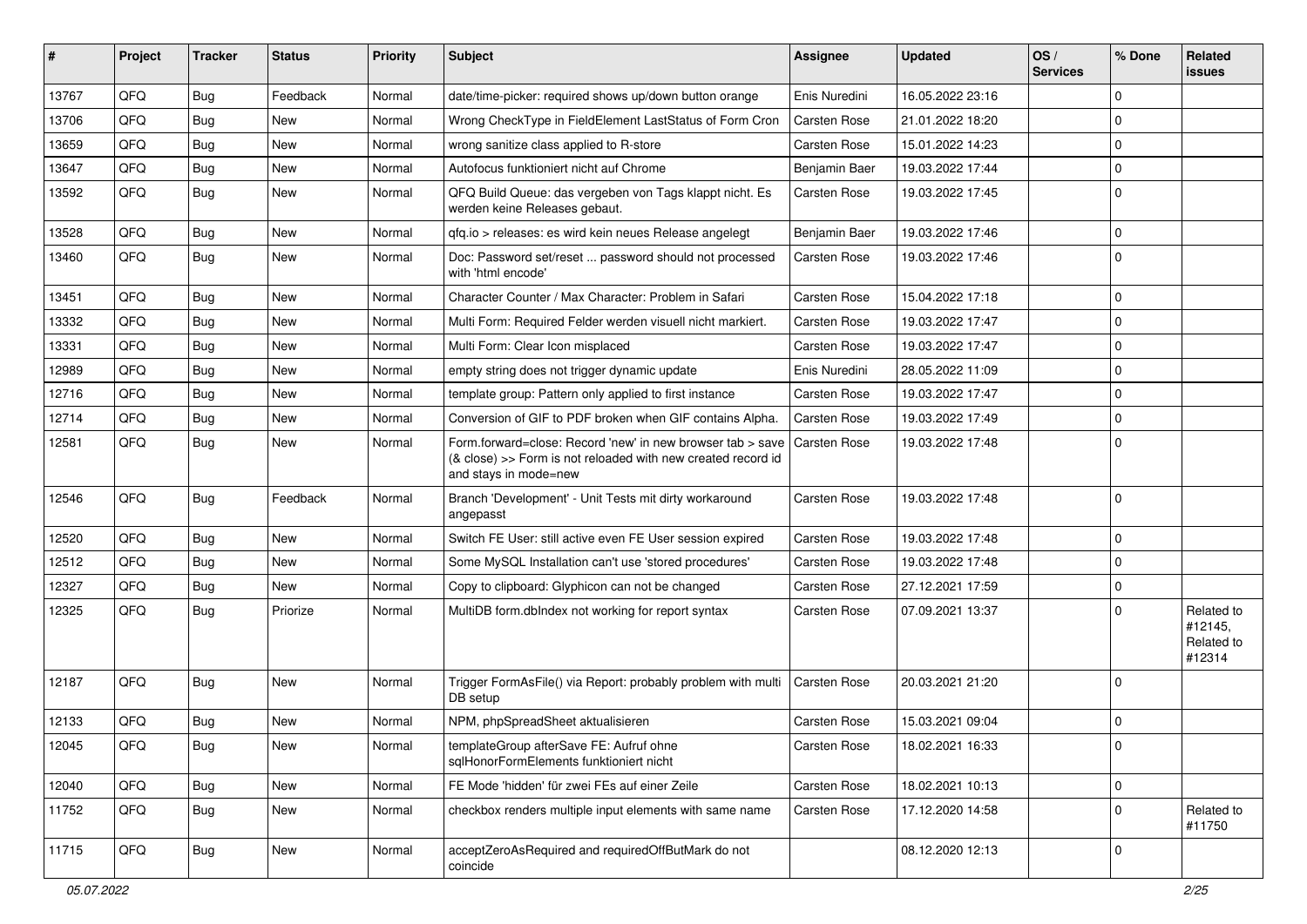| #     | Project | <b>Tracker</b> | <b>Status</b> | <b>Priority</b> | Subject                                                                             | Assignee            | <b>Updated</b>   | OS/<br><b>Services</b> | % Done         | Related<br>issues                                                                                                              |
|-------|---------|----------------|---------------|-----------------|-------------------------------------------------------------------------------------|---------------------|------------------|------------------------|----------------|--------------------------------------------------------------------------------------------------------------------------------|
| 11695 | QFQ     | Bug            | New           | Normal          | MultiForm required FE Error                                                         | Carsten Rose        | 04.12.2020 13:34 |                        | $\mathbf 0$    |                                                                                                                                |
| 11668 | QFQ     | Bug            | New           | Normal          | Play function.sql - problem with mysql                                              | <b>Carsten Rose</b> | 03.05.2021 20:48 |                        | $\mathbf 0$    |                                                                                                                                |
| 11667 | QFQ     | Bug            | New           | Normal          | MySQL mariadb-server-10.3: Incorrect datetime value                                 | Carsten Rose        | 03.05.2021 20:48 |                        | 0              |                                                                                                                                |
| 11522 | QFQ     | Bug            | New           | Normal          | Aus/Einblenden von Reitern                                                          |                     | 13.11.2020 14:58 |                        | $\mathbf 0$    |                                                                                                                                |
| 11517 | QFQ     | <b>Bug</b>     | In Progress   | Normal          | extraButtonInfo Broken for multiple FormElements                                    | <b>Carsten Rose</b> | 12.05.2022 13:12 |                        | $\mathbf 0$    | Related to<br>#7890,<br>Related to<br>#3811, Has<br>duplicate<br>#10905, Has<br>duplicate<br>#10553, Has<br>duplicate<br>#6779 |
| 11347 | QFQ     | Bug            | Feedback      | Normal          | If Bedingungen funktionieren nicht korrekt                                          | Christoph Fuchs     | 21.03.2021 20:37 |                        | $\mathbf 0$    |                                                                                                                                |
| 11239 | QFQ     | Bug            | New           | Normal          | Radiobutton (plain): horizontales Rendern abhängig vom<br>Datentyp in der Datenbank | <b>Carsten Rose</b> | 30.09.2020 18:37 |                        | 0              |                                                                                                                                |
| 10937 | QFQ     | Bug            | New           | Normal          | Fehler mit abhängigen Select- Feldern beim Positionieren                            | <b>Carsten Rose</b> | 12.11.2020 23:45 |                        | $\overline{0}$ |                                                                                                                                |
| 10890 | QFQ     | Bug            | New           | Normal          | AutoCron hangs                                                                      |                     | 20.07.2020 13:56 |                        | $\mathbf 0$    |                                                                                                                                |
| 10759 | QFQ     | Bug            | <b>New</b>    | Normal          | emptyMeansNull - Feld falsch aktualisiert                                           |                     | 12.11.2020 23:45 |                        | $\overline{0}$ |                                                                                                                                |
| 10704 | QFQ     | Bug            | New           | Normal          | wkhtml problem rendering fullCalendar.js / fabric.js >><br>successor: puppeteer     | <b>Carsten Rose</b> | 12.11.2020 23:45 |                        | $\mathbf 0$    | Related to<br>#5024,<br>Related to<br>#4650,<br>Related to<br>#10715                                                           |
| 10661 | QFQ     | <b>Bug</b>     | In Progress   | Normal          | Typo3 Warnungen                                                                     | Carsten Rose        | 07.09.2021 13:23 |                        | 0              | Related to<br>#12440                                                                                                           |
| 10658 | QFQ     | Bug            | New           | Normal          | processReadOnly broken                                                              | <b>Carsten Rose</b> | 27.05.2020 17:55 |                        | $\mathbf 0$    |                                                                                                                                |
| 10588 | QFQ     | Bug            | New           | Normal          | typeahed Tag: Doku anpassen                                                         | Carsten Rose        | 12.11.2020 23:45 |                        | $\mathbf 0$    |                                                                                                                                |
| 10324 | QFQ     | <b>Bug</b>     | New           | Normal          | Excel Export mit Template funktioniert nur, wenn Template<br>vor uid kommt          |                     | 30.03.2020 11:20 |                        | $\mathbf 0$    | Related to<br>#10257                                                                                                           |
| 10322 | QFQ     | Bug            | New           | Normal          | FormElement / Radio: missing column 'enum' >> FE not<br>reported                    | <b>Carsten Rose</b> | 07.05.2020 09:37 |                        | $\mathbf 0$    |                                                                                                                                |
| 10082 | QFQ     | <b>Bug</b>     | New           | Normal          | FE.type=SELECT - 'sanatize' Class                                                   | Carsten Rose        | 07.05.2020 09:36 |                        | $\mathbf 0$    | Related to<br>#10081                                                                                                           |
| 9975  | QFQ     | Bug            | Priorize      | Normal          | Dropdown Menu: 'r:3' broken                                                         | Carsten Rose        | 01.02.2020 10:13 |                        | $\overline{0}$ |                                                                                                                                |
| 9958  | QFQ     | <b>Bug</b>     | Priorize      | Normal          | Broken subrecord query: no error message                                            | Carsten Rose        | 05.02.2021 15:15 |                        | 0              |                                                                                                                                |
| 9947  | QFQ     | Bug            | Priorize      | Normal          | Unwanted error message if missing 'typeAheadSqlPrefetch'                            | Carsten Rose        | 01.02.2020 10:13 |                        | $\overline{0}$ |                                                                                                                                |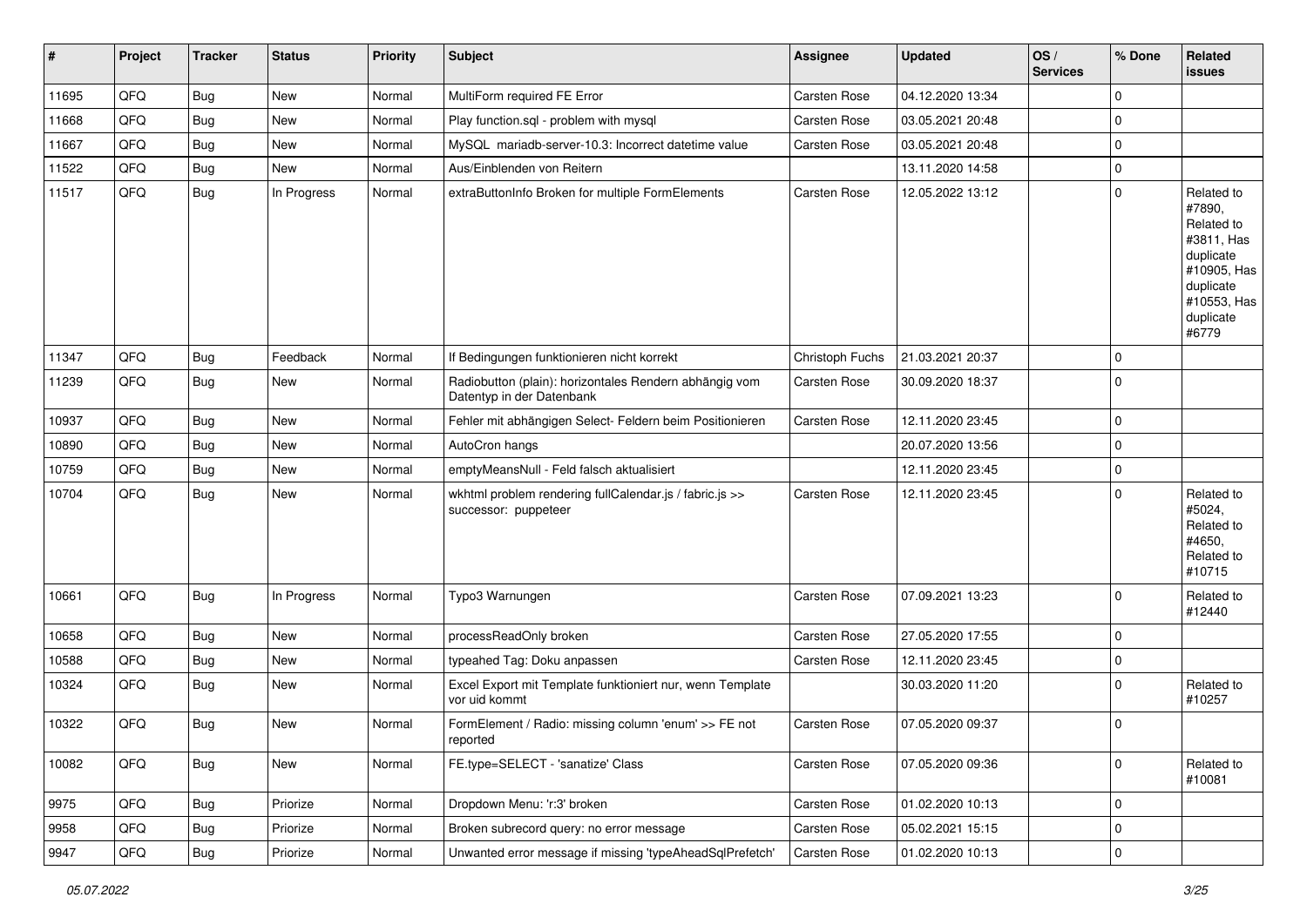| ∦    | Project | <b>Tracker</b> | <b>Status</b>     | <b>Priority</b> | Subject                                                                                                  | <b>Assignee</b>     | <b>Updated</b>   | OS/<br><b>Services</b> | % Done      | Related<br>issues                                                       |
|------|---------|----------------|-------------------|-----------------|----------------------------------------------------------------------------------------------------------|---------------------|------------------|------------------------|-------------|-------------------------------------------------------------------------|
| 9898 | QFQ     | Bug            | Feedback          | Normal          | Formular trotz Timeout gespeichert                                                                       | Benjamin Baer       | 01.02.2020 15:56 |                        | $\Omega$    |                                                                         |
| 9862 | QFQ     | Bug            | Priorize          | Normal          | Failed writing to sql mail qfq.log should throw an exception                                             | <b>Carsten Rose</b> | 01.02.2020 10:13 |                        | 0           |                                                                         |
| 9855 | QFQ     | <b>Bug</b>     | New               | Normal          | <b>Required Check</b>                                                                                    |                     | 01.02.2020 15:56 |                        | $\mathbf 0$ |                                                                         |
| 9834 | QFQ     | <b>Bug</b>     | Priorize          | Normal          | Input elements with tag 'disabled' are missing on<br>form-submit: server option 'processReadOnly' broken | Carsten Rose        | 07.12.2021 16:43 |                        | $\Omega$    | Related to<br>#9691,<br>Related to<br>#5305, Has<br>duplicate<br>#12331 |
| 9783 | QFQ     | Bug            | <b>New</b>        | Normal          | Email with special characters                                                                            | <b>Carsten Rose</b> | 01.02.2020 23:22 |                        | $\Omega$    |                                                                         |
| 9773 | QFQ     | Bug            | <b>New</b>        | Normal          | form.parameter.formModeGlobal=requiredOff                                                                | Carsten Rose        | 01.02.2020 15:56 |                        | $\Omega$    |                                                                         |
| 9669 | QFQ     | <b>Bug</b>     | Some day<br>maybe | Normal          | Checkbox / Template Group: radio/checkbox visible broken<br>after 'add'                                  | <b>Carsten Rose</b> | 16.06.2021 13:47 |                        | 0           | Related to<br>#8091                                                     |
| 9535 | QFQ     | Bug            | Feedback          | Normal          | Report:  AS '_vertical' - column to wide - vertical >> rot45,<br>rot <sub>90</sub>                       | Benjamin Baer       | 01.02.2020 15:56 |                        | $\Omega$    |                                                                         |
| 9533 | QFQ     | <b>Bug</b>     | <b>New</b>        | Normal          | FE.type=upload: Check in 'beforeSave' if upload is given                                                 | Carsten Rose        | 01.02.2020 23:22 |                        | $\Omega$    | Related to<br>#11523                                                    |
| 9317 | QFQ     | <b>Bug</b>     | New               | Normal          | FE.type=note: with dynamic show/hidden an empty label<br>causes trouble                                  | Carsten Rose        | 01.02.2020 23:22 |                        | $\Omega$    |                                                                         |
| 9281 | QFQ     | <b>Bug</b>     | Some day<br>maybe | Normal          | Allow STRICT_TRANS_TABLES                                                                                | <b>Carsten Rose</b> | 02.01.2021 18:43 |                        | $\Omega$    |                                                                         |
| 9177 | QFQ     | <b>Bug</b>     | <b>New</b>        | Normal          | Bug? QFQ tries to save an action FE, which has real<br>existing column name                              | <b>Carsten Rose</b> | 01.02.2020 23:22 |                        | $\Omega$    |                                                                         |
| 9127 | QFQ     | Bug            | <b>New</b>        | Normal          | Error Message: change 'roll over' color - text not readable                                              | <b>Carsten Rose</b> | 01.02.2020 23:22 |                        | $\Omega$    |                                                                         |
| 9126 | QFQ     | <b>Bug</b>     | Some day<br>maybe | Normal          | hidden Form elements are present in page source                                                          |                     | 02.01.2021 18:41 |                        | $\Omega$    |                                                                         |
| 9077 | QFQ     | <b>Bug</b>     | <b>New</b>        | Normal          | typeAheadSql: report broken SQL                                                                          | Carsten Rose        | 29.06.2022 22:35 |                        | $\Omega$    | Related to<br>#4018                                                     |
| 9024 | QFQ     | <b>Bug</b>     | Some day<br>maybe | Normal          | QFQ Einarbeitung                                                                                         |                     | 01.02.2020 15:56 |                        | $\Omega$    |                                                                         |
| 9020 | QFQ     | Bug            | Some day<br>maybe | Normal          | radio mit buttonClass und dynamicUpdate lassen sich nicht<br>kombinieren                                 |                     | 11.12.2019 16:01 |                        | $\Omega$    |                                                                         |
| 9013 | QFG     | Bug            | New               | Normal          | Error in Twig template not handled                                                                       | Carsten Rose        | 20.10.2021 13:43 |                        | 0           |                                                                         |
| 8316 | QFQ     | <b>Bug</b>     | Feedback          | Normal          | Documentation/Behaviour for Nested Queries and<br>Record-Store confusing                                 | Nicola Chiapolini   | 20.11.2019 09:14 |                        | $\mathbf 0$ |                                                                         |
| 8106 | QFQ     | <b>Bug</b>     | Some day<br>maybe | Normal          | Dynamic Update: Feld kann nicht auf empty zurückgesetzt<br>werden                                        | Carsten Rose        | 11.12.2019 16:01 |                        | $\mathbf 0$ |                                                                         |
| 8049 | QFQ     | <b>Bug</b>     | New               | Normal          | FE.type=note, column 'value': text moves some pixel to top<br>after save                                 | Carsten Rose        | 01.02.2020 23:22 |                        | 0           |                                                                         |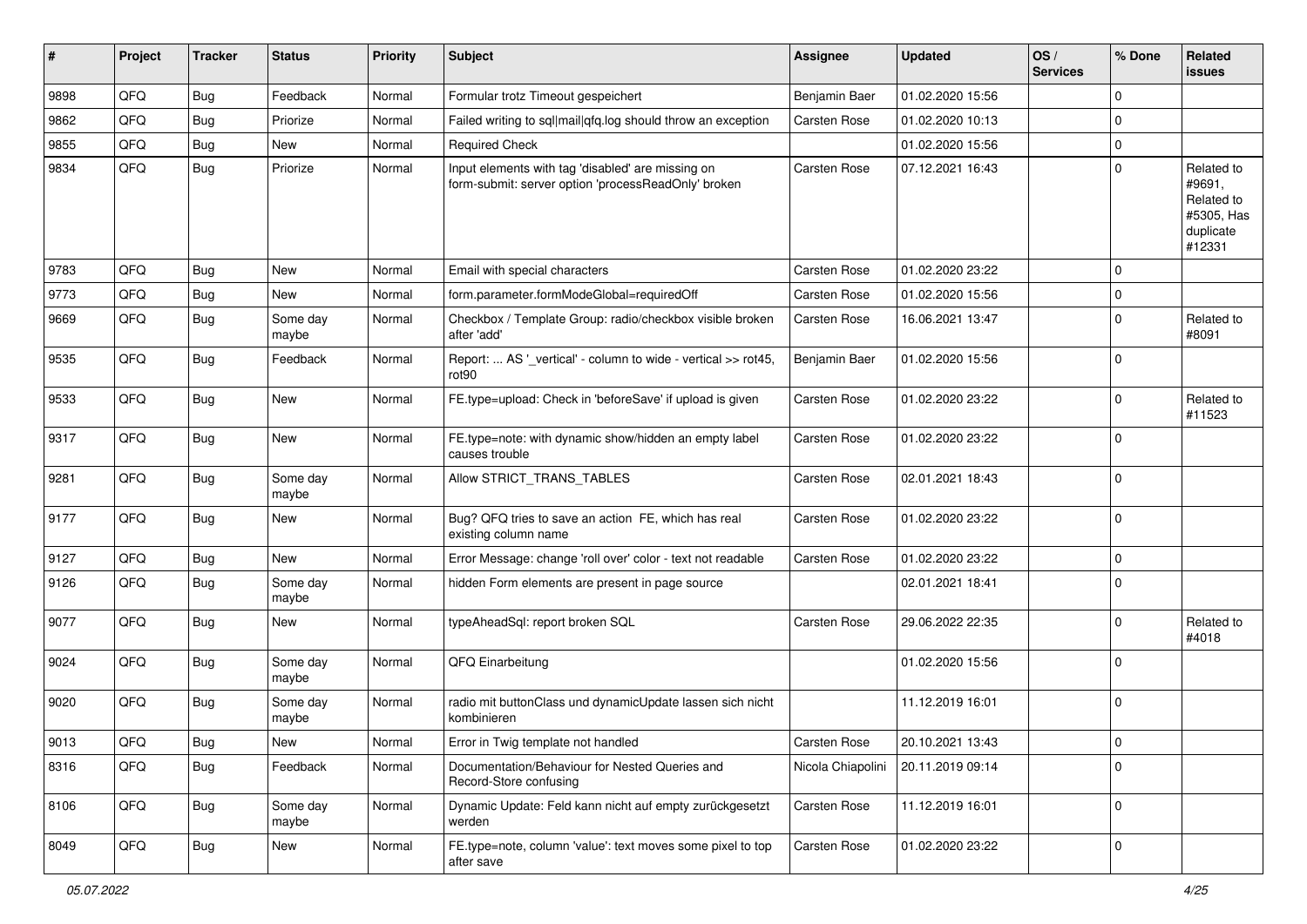| #    | Project | <b>Tracker</b> | <b>Status</b>     | <b>Priority</b> | Subject                                                                                                          | <b>Assignee</b>     | <b>Updated</b>   | OS/<br><b>Services</b> | % Done      | Related<br>issues    |
|------|---------|----------------|-------------------|-----------------|------------------------------------------------------------------------------------------------------------------|---------------------|------------------|------------------------|-------------|----------------------|
| 8037 | QFQ     | <b>Bug</b>     | Priorize          | Normal          | FE.type=upload (advanced mode): {{slaveld:V}} missing<br>during dynamic update                                   | <b>Carsten Rose</b> | 01.02.2020 10:13 |                        | $\Omega$    |                      |
| 7890 | QFQ     | <b>Bug</b>     | New               | Normal          | FormElement 'required': extraButtonInfo not aligned                                                              | <b>Carsten Rose</b> | 11.06.2021 21:17 |                        | $\mathbf 0$ | Related to<br>#11517 |
| 7795 | QFQ     | Bug            | New               | Normal          | Readonly Form: Typeahead-Felder                                                                                  | Carsten Rose        | 01.02.2020 23:22 |                        | 0           | Related to<br>#10640 |
| 7685 | QFQ     | Bug            | <b>New</b>        | Normal          | Open FormElement from QFQ error message and save<br>modified record: error about missing {{formId:F}}            | Carsten Rose        | 01.02.2020 23:22 |                        | 0           |                      |
| 7656 | QFQ     | <b>Bug</b>     | Priorize          | Normal          | FE with required, 'pattern' and 'extraButtonLock': always<br>complain about missing value                        | Carsten Rose        | 01.02.2020 10:13 |                        | $\mathbf 0$ |                      |
| 7616 | QFQ     | <b>Bug</b>     | Priorize          | Normal          | Selectlist with Enum & Dynamic Update                                                                            | <b>Carsten Rose</b> | 01.02.2020 10:13 |                        | $\mathbf 0$ |                      |
| 7574 | QFQ     | Bug            | New               | Normal          | Substitute error: form element not reported / dont parse<br>Form.note                                            | Carsten Rose        | 01.02.2020 23:21 |                        | $\mathbf 0$ |                      |
| 7547 | QFQ     | Bug            | New               | Normal          | Error Message in afterSave: wrong parameter column<br>reported                                                   | Carsten Rose        | 01.02.2020 23:22 |                        | $\mathbf 0$ |                      |
| 7524 | QFQ     | Bug            | <b>New</b>        | Normal          | QFQ throws a 'General Error' if 'fileadmin/protected/log/' is<br>not writeable                                   | Carsten Rose        | 01.02.2020 23:22 |                        | $\mathbf 0$ |                      |
| 7513 | QFQ     | <b>Bug</b>     | <b>New</b>        | Normal          | Radios not correct aligned                                                                                       | <b>Carsten Rose</b> | 01.02.2020 23:22 |                        | $\mathbf 0$ |                      |
| 7512 | QFQ     | <b>Bug</b>     | <b>New</b>        | Normal          | FE: inputType=number >> 'pattern' is not respected                                                               | <b>Carsten Rose</b> | 01.02.2020 23:22 |                        | $\mathbf 0$ |                      |
| 7402 | QFQ     | Bug            | Some day<br>maybe | Normal          | thumbnail cache: outdated picture when permission denied<br>and permission resolved.                             |                     | 01.02.2020 23:20 |                        | 0           |                      |
| 7281 | QFQ     | Bug            | Some day<br>maybe | Normal          | Subrecords: on large screen separator line too short                                                             |                     | 01.02.2020 23:19 |                        | $\mathbf 0$ |                      |
| 7261 | QFQ     | Bug            | <b>New</b>        | Normal          | Report pathFilename for user without path, only the filename                                                     | <b>Carsten Rose</b> | 01.02.2020 23:21 |                        | $\mathbf 0$ |                      |
| 7219 | QFQ     | <b>Bug</b>     | New               | Normal          | typeSheadSql / typeAheadSqlPrefetch: change to curly<br>braces                                                   | Carsten Rose        | 01.02.2020 23:21 |                        | $\Omega$    |                      |
| 7101 | QFQ     | Bug            | Some day<br>maybe | Normal          | 'form' in SIP and 'report' - breaks                                                                              |                     | 01.02.2020 23:20 |                        | $\mathbf 0$ |                      |
| 7014 | QFQ     | <b>Bug</b>     | <b>New</b>        | Normal          | Sending invalid emails succeeds when<br>debug.redirectAllMailTo is set                                           | Carsten Rose        | 01.02.2020 23:21 |                        | $\mathbf 0$ |                      |
| 7002 | QFQ     | <b>Bug</b>     | New               | Normal          | Dynamic Update: row does not disappear / appear                                                                  | <b>Carsten Rose</b> | 01.02.2020 23:22 |                        | 0           |                      |
| 6912 | QFQ     | Bug            | New               | Normal          | error Message Var 'deadline' already set in SIP - in Form<br>with FE.value={{deadline:R:::{{deadlinePeriod:Y}}}} | <b>Carsten Rose</b> | 01.02.2020 23:21 |                        | $\Omega$    |                      |
| 6677 | QFQ     | Bug            | New               | Normal          | Error message FE Action Element: no/wrong FE reference<br>who cause the problem.                                 | Carsten Rose        | 01.02.2020 23:21 |                        | 0           |                      |
| 6574 | QFQ     | <b>Bug</b>     | Priorize          | Normal          | qfq.log: Fehlermeldung wurde angezeigt, aber nicht geloggt                                                       | Carsten Rose        | 01.02.2020 10:13 |                        | 0           |                      |
| 6566 | QFQ     | Bug            | Priorize          | Normal          | Link Function 'delete': provided parameter missing on page<br>reload                                             | Benjamin Baer       | 03.01.2022 08:08 |                        | 0           |                      |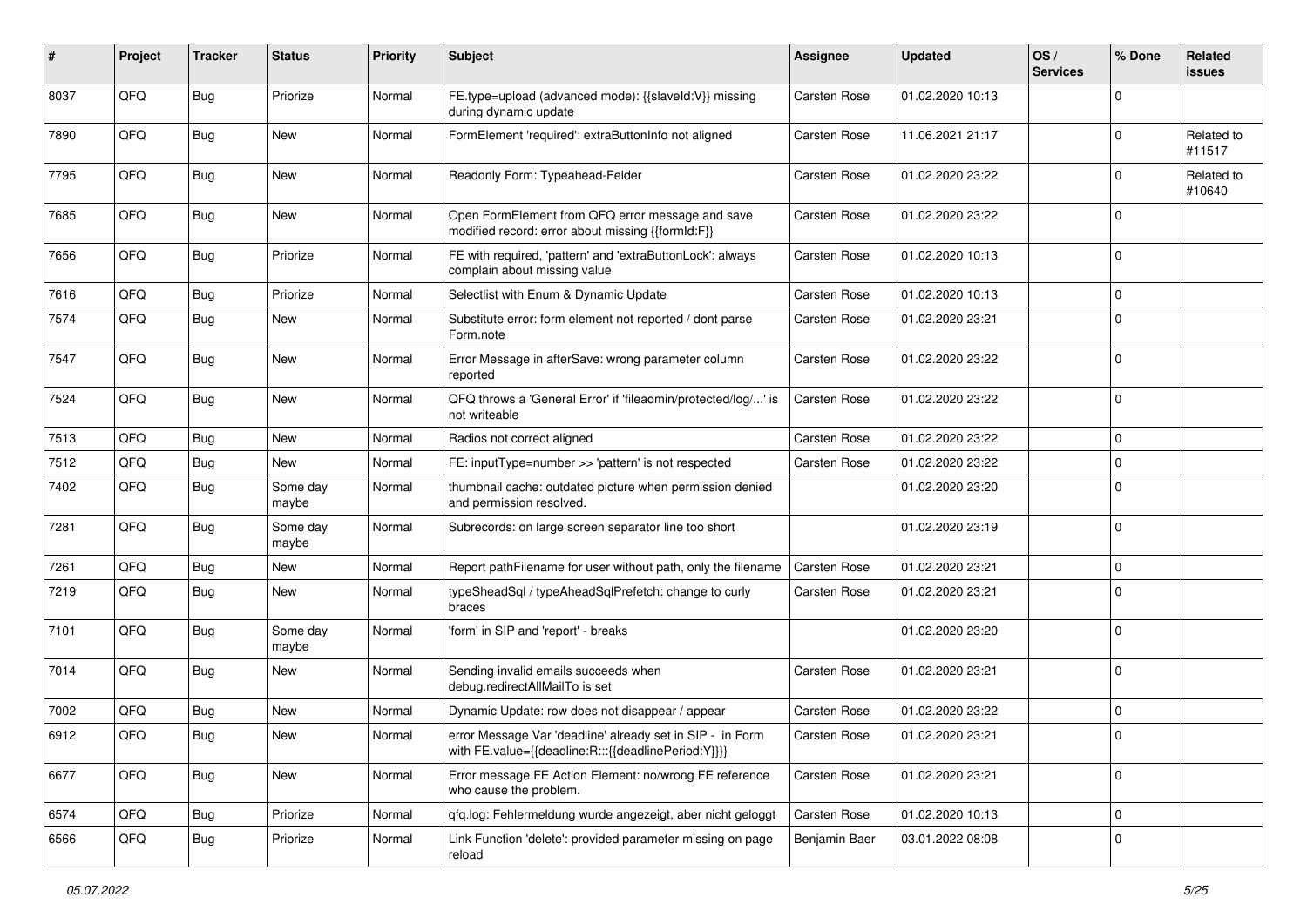| ∦    | Project | <b>Tracker</b> | <b>Status</b>     | <b>Priority</b> | <b>Subject</b>                                                                                                       | <b>Assignee</b>     | <b>Updated</b>   | OS/<br><b>Services</b> | % Done         | Related<br>issues                              |
|------|---------|----------------|-------------------|-----------------|----------------------------------------------------------------------------------------------------------------------|---------------------|------------------|------------------------|----------------|------------------------------------------------|
| 6483 | QFQ     | Bug            | New               | Normal          | R Store funktioniert nicht bei 'Report Notation' im FE                                                               | Carsten Rose        | 01.02.2020 23:21 |                        | 0              |                                                |
| 6462 | QFQ     | <b>Bug</b>     | New               | Normal          | File Upload: Nutzlose Fehlermeldung wenn Datei zu gross                                                              | <b>Carsten Rose</b> | 01.02.2020 23:21 |                        | $\mathbf 0$    | Related to<br>#6139                            |
| 6140 | QFQ     | <b>Bug</b>     | Priorize          | Normal          | QFQ DnD Sort: Locked fields                                                                                          | Benjamin Baer       | 21.03.2022 09:56 |                        | 0              |                                                |
| 5991 | QFQ     | <b>Bug</b>     | Some day<br>maybe | Normal          | URLs with 'I' or long parameter are problematic                                                                      | Carsten Rose        | 01.02.2020 23:19 |                        | $\mathbf 0$    |                                                |
| 5877 | QFQ     | <b>Bug</b>     | Some day<br>maybe | Normal          | FE.type=note:bsColumn strange behaviour                                                                              |                     | 01.02.2020 23:19 |                        | $\mathbf 0$    |                                                |
| 5768 | QFQ     | <b>Bug</b>     | Some day<br>maybe | Normal          | {{pageLanguage:T}}' missing if QFQ is called via api                                                                 | <b>Carsten Rose</b> | 01.02.2020 23:19 |                        | $\mathbf 0$    |                                                |
| 5706 | QFQ     | <b>Bug</b>     | Some day<br>maybe | Normal          | upload: fileDestination needs to be sanatized                                                                        | <b>Carsten Rose</b> | 01.02.2020 23:19 |                        | $\mathbf 0$    |                                                |
| 5576 | QFQ     | <b>Bug</b>     | New               | Normal          | Using MySQL 'DROP' requires privilege - wich is not really<br>necessary.                                             | <b>Carsten Rose</b> | 01.02.2020 23:21 |                        | $\mathbf 0$    |                                                |
| 5559 | QFQ     | <b>Bug</b>     | New               | Normal          | FE.type = Upload: 'accept' might contain variables                                                                   | <b>Carsten Rose</b> | 11.05.2020 21:23 |                        | 0              |                                                |
| 5557 | QFQ     | <b>Bug</b>     | Some day<br>maybe | Normal          | Form load: STORE RECORD filled, but should be empty                                                                  | Carsten Rose        | 01.02.2020 23:19 |                        | $\mathbf 0$    |                                                |
| 5305 | QFQ     | <b>Bug</b>     | New               | Normal          | Upload FormElement: nicht disabled by readonly Form                                                                  | <b>Carsten Rose</b> | 16.06.2021 13:43 |                        | $\Omega$       | Related to<br>#9347,<br>Related to<br>#9834    |
| 5021 | QFQ     | <b>Bug</b>     | Some day<br>maybe | Normal          | FE.typ=extra - during save displays error 'datum2' already<br>filled in STORE_SIP - the value is stored nevertheless | <b>Carsten Rose</b> | 01.02.2020 23:19 |                        | 0              | Related to<br>#3875                            |
| 4771 | QFQ     | <b>Bug</b>     | Some day<br>maybe | Normal          | qfq: select-down-values empty after save (edit-form for<br>program administrators)                                   | <b>Carsten Rose</b> | 01.02.2020 23:20 |                        | $\Omega$       | Related to<br>#4549, Has<br>duplicate<br>#4282 |
| 4756 | QFQ     | <b>Bug</b>     | New               | Normal          | Form dirty even nothing changes                                                                                      | <b>Carsten Rose</b> | 11.12.2019 16:16 |                        | $\overline{0}$ |                                                |
| 4659 | QFQ     | Bug            | Some day<br>maybe | Normal          | infoButtonExtra                                                                                                      | <b>Carsten Rose</b> | 01.02.2020 23:20 |                        | $\mathbf 0$    |                                                |
| 4651 | QFQ     | <b>Bug</b>     | Some day<br>maybe | Normal          | 'Loading document" Modal wird angezeigt bei uzhcd type=2<br>Ansicht                                                  | <b>Carsten Rose</b> | 01.02.2020 23:20 |                        | $\mathbf 0$    |                                                |
| 4583 | QFQ     | Bug            | Some day<br>maybe | Normal          | Dynamic Update bei TypeAhead Feldern                                                                                 | <b>Carsten Rose</b> | 01.02.2020 23:19 |                        | $\overline{0}$ |                                                |
| 4549 | QFQ     | Bug            | Some day<br>maybe | Normal          | TemplateGroups: FE.type SELECT loose selected value<br>after save                                                    | Carsten Rose        | 01.02.2020 23:20 |                        | $\mathbf 0$    | Related to<br>#4548,<br>Related to<br>#4771    |
| 4546 | QFQ     | <b>Bug</b>     | Some day<br>maybe | Normal          | NH: SIP storage is destroyed                                                                                         |                     | 01.02.2020 23:20 |                        | $\overline{0}$ |                                                |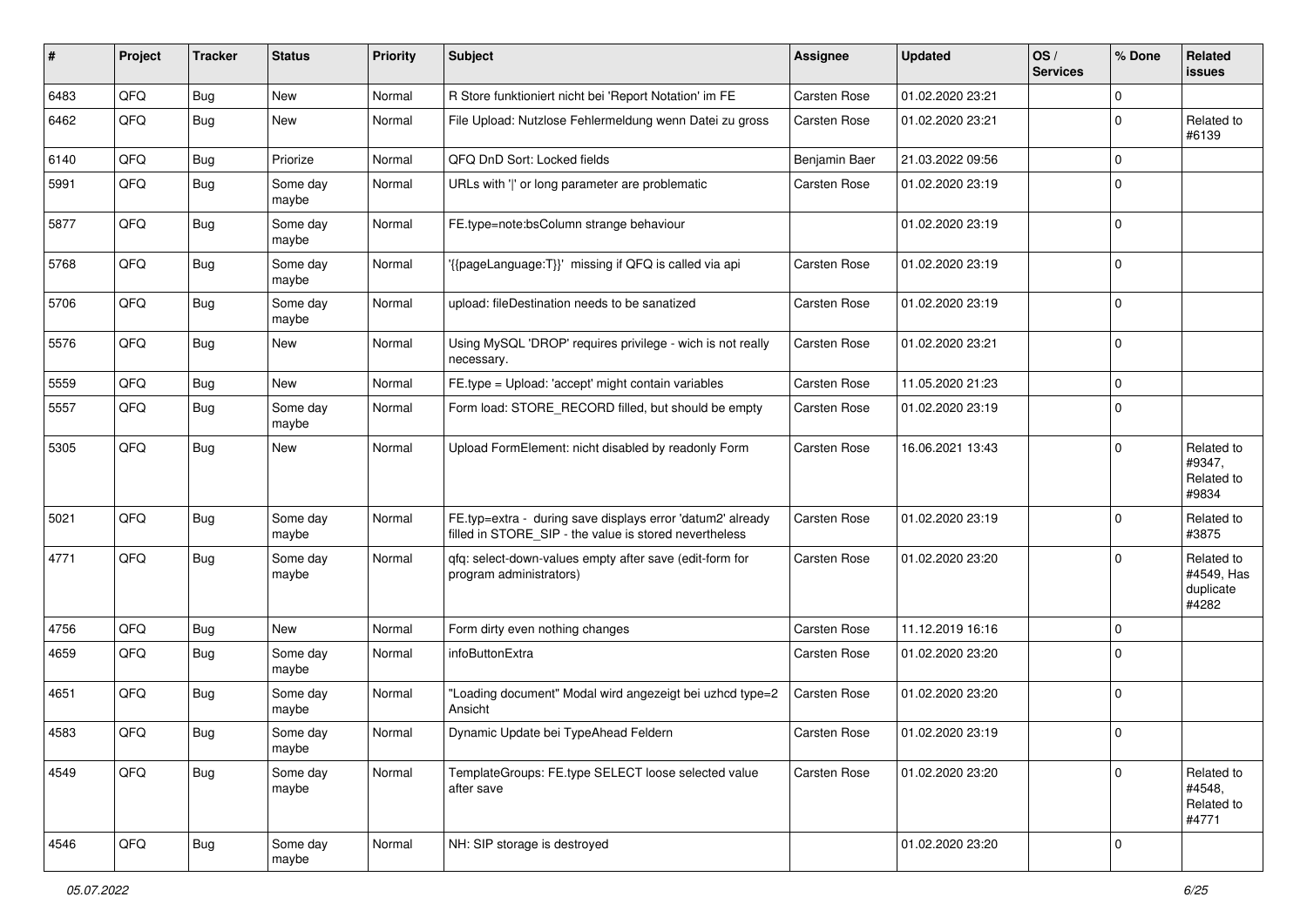| #    | Project    | <b>Tracker</b> | <b>Status</b>     | <b>Priority</b> | <b>Subject</b>                                                                                                                                           | <b>Assignee</b>     | <b>Updated</b>   | OS/<br><b>Services</b> | % Done      | Related<br>issues    |
|------|------------|----------------|-------------------|-----------------|----------------------------------------------------------------------------------------------------------------------------------------------------------|---------------------|------------------|------------------------|-------------|----------------------|
| 4528 | QFQ        | <b>Bug</b>     | Some day<br>maybe | Normal          | extraButtonLock mit SQLAhead Bug                                                                                                                         | <b>Carsten Rose</b> | 01.02.2020 23:19 |                        | $\Omega$    |                      |
| 4457 | QFQ        | Bug            | Priorize          | Normal          | typeahead: pressing return to select an item, saves the form<br>and closes the form.                                                                     | Benjamin Baer       | 03.01.2022 08:01 |                        | $\Omega$    | Related to<br>#4398  |
| 4454 | QFQ        | Bug            | Some day<br>maybe | Normal          | Required Elements: multiple elements in a row - whole row<br>marked if only one input is empty.                                                          | Benjamin Baer       | 01.02.2020 23:20 |                        | $\mathbf 0$ |                      |
| 4441 | <b>OFO</b> | Bug            | Some day<br>maybe | Normal          | \$ SERVER Vars sollten nur aus dem Store genommen<br>werden - Code entsprechend anpassen.                                                                |                     | 11.12.2019 16:02 |                        | $\Omega$    |                      |
| 4398 | QFQ        | Bug            | Some day<br>maybe | Normal          | Typeahead: mouse click in a prefilled input opens a single<br>item dropdown with the current value - click on it seems to<br>set the value, not the key. | Benjamin Baer       | 01.02.2020 23:20 |                        | $\Omega$    | Related to<br>#4457  |
| 4328 | QFQ        | Bug            | Some day<br>maybe | Normal          | Error Message: Show FE name/number on problems in FE                                                                                                     | <b>Carsten Rose</b> | 01.02.2020 23:20 |                        | $\Omega$    |                      |
| 4293 | QFQ        | <b>Bug</b>     | Some day<br>maybe | Normal          | Download broken if token 'd:' is missing - but no error<br>message                                                                                       | Carsten Rose        | 11.12.2019 16:03 |                        | $\Omega$    | Related to<br>#7514  |
| 4138 | QFQ        | Bug            | Some day<br>maybe | Normal          | style fehlt                                                                                                                                              |                     | 11.12.2019 16:03 |                        | $\mathbf 0$ |                      |
| 4122 | QFQ        | <b>Bug</b>     | Some day<br>maybe | Normal          | file: Render Mode hat keinen Effekt                                                                                                                      |                     | 11.12.2019 16:03 |                        | $\Omega$    |                      |
| 4092 | QFQ        | Bug            | Some day<br>maybe | Normal          | 1) Logging verbessern wann welches FE warum ausgefuehrt<br>wird, 2) Documentation: Best Practice Template Group                                          | Carsten Rose        | 01.02.2020 23:19 |                        | $\Omega$    | Related to<br>#3504  |
| 4008 | QFQ        | Bug            | Some day<br>maybe | Normal          | FormElemen.type=sendmail: wrong 'TO' if 'real<br>name <rea@mail.to>' is used</rea@mail.to>                                                               | <b>Carsten Rose</b> | 11.12.2019 16:03 |                        | $\Omega$    |                      |
| 3895 | QFQ        | <b>Bug</b>     | Some day<br>maybe | Normal          | typeahead pedantic: on lehrkredit Idap webpass - if only one<br>person is in dropdown, such person can't be selected                                     | <b>Carsten Rose</b> | 11.12.2019 16:03 |                        | $\Omega$    |                      |
| 3882 | QFQ        | <b>Bug</b>     | Some day<br>maybe | Normal          | templateGroup: disable 'add' if limit is reached - funktioniert<br>nicht wenn bereits records existierten                                                | <b>Carsten Rose</b> | 11.12.2019 16:03 |                        | $\Omega$    |                      |
| 3811 | QFQ        | <b>Bug</b>     | Some day<br>maybe | Normal          | Dynamic Update: extraButtonInfo - Text aktualisieren                                                                                                     | Carsten Rose        | 11.12.2019 16:03 |                        | $\Omega$    | Related to<br>#11517 |
| 3782 | QFQ        | <b>Bug</b>     | Priorize          | Normal          | Bei fehlerhafter Eingabe (z.B. Datum) sollte das erwartete<br>Format angezeigt werden                                                                    | <b>Carsten Rose</b> | 01.02.2020 10:13 |                        | $\Omega$    |                      |
| 3750 | QFQ        | <b>Bug</b>     | Some day<br>maybe | Normal          | FE in a row: if one violates check, all are red                                                                                                          | <b>Carsten Rose</b> | 11.12.2019 16:03 |                        | $\Omega$    |                      |
| 3682 | QFQ        | <b>Bug</b>     | Some day<br>maybe | Normal          | Dynamic update: Radio buttons                                                                                                                            | <b>Carsten Rose</b> | 11.12.2019 16:02 |                        | $\Omega$    |                      |
| 3588 | QFQ        | Bug            | Some day<br>maybe | Normal          | templateGroup: versteckte Elemente werden weiterhin<br>gespeichert.                                                                                      | <b>Carsten Rose</b> | 11.12.2019 16:02 |                        | l 0         |                      |
| 3547 | QFQ        | Bug            | <b>New</b>        | Normal          | FE of type 'note' causes writing of empty fields.                                                                                                        | <b>Carsten Rose</b> | 01.02.2020 23:21 |                        | $\Omega$    |                      |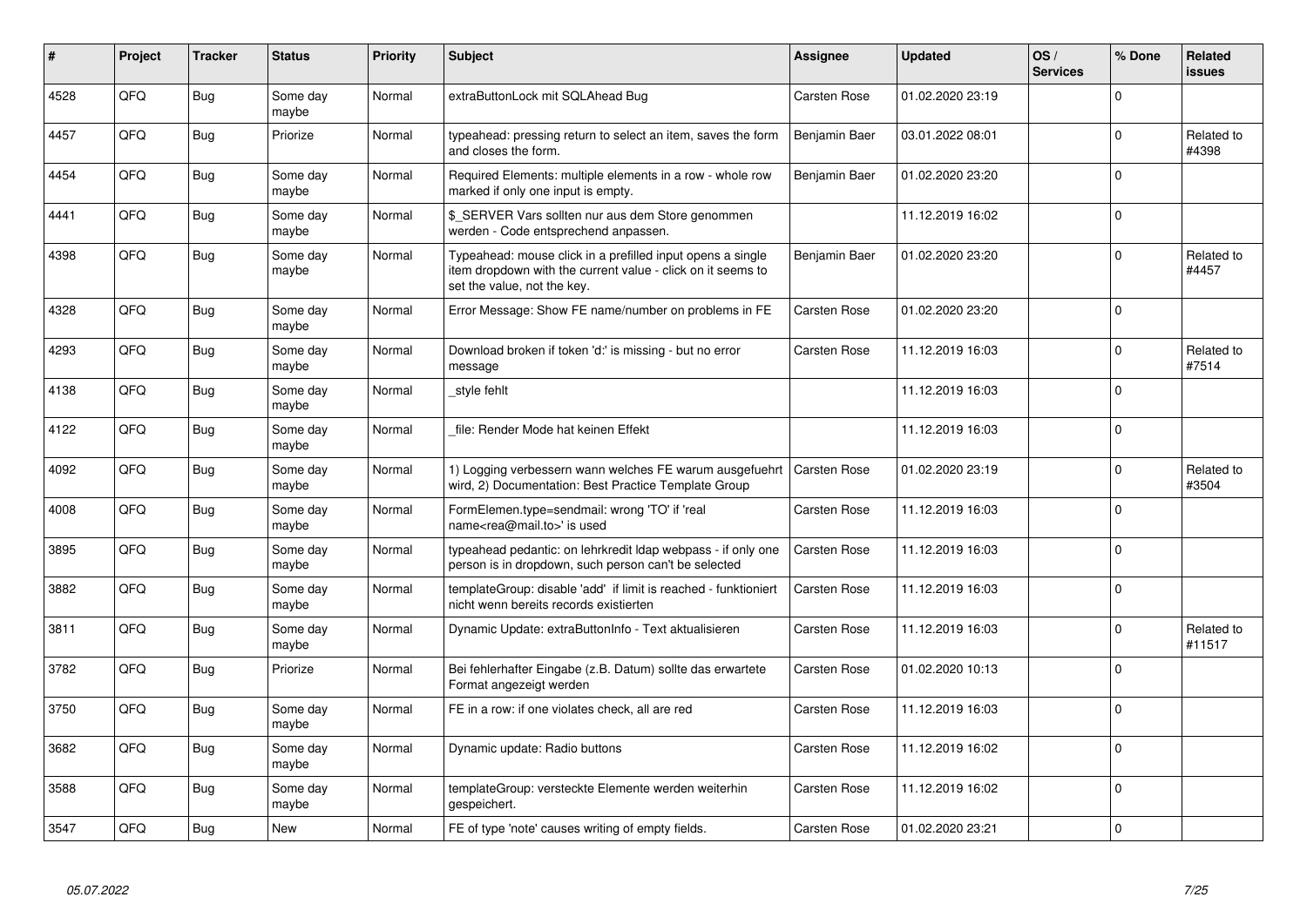| $\vert$ # | <b>Project</b> | <b>Tracker</b> | <b>Status</b>     | <b>Priority</b> | <b>Subject</b>                                                                                                                | Assignee               | <b>Updated</b>   | OS/<br><b>Services</b> | % Done         | Related<br>issues                                                                                                                                                     |
|-----------|----------------|----------------|-------------------|-----------------|-------------------------------------------------------------------------------------------------------------------------------|------------------------|------------------|------------------------|----------------|-----------------------------------------------------------------------------------------------------------------------------------------------------------------------|
| 3349      | QFQ            | <b>Bug</b>     | Some day<br>maybe | Normal          | config.qfq.ini: a) vertraegt keine '=' im Value (z.B. Passwort),<br>b) Values sollten in ticks einschliessbar sein (spaces, ) | Carsten Rose           | 11.12.2019 16:02 |                        | $\Omega$       |                                                                                                                                                                       |
| 3130      | QFQ            | <b>Bug</b>     | Some day<br>maybe | Normal          | Debug Info's nicht korrekt nach 'New > Save'.                                                                                 | Carsten Rose           | 11.12.2019 16:03 |                        | $\Omega$       | Related to<br>#3253                                                                                                                                                   |
| 2643      | QFQ            | <b>Bug</b>     | Some day<br>maybe | Normal          | Zend / PHP Webinars anschauen                                                                                                 | Carsten Rose           | 01.02.2020 15:56 |                        | $\Omega$       |                                                                                                                                                                       |
| 2063      | QFQ            | <b>Bug</b>     | Some day<br>maybe | Normal          | Pills auf 'inaktiv' setzen falls keine Element auf dem Pill<br>sichtbar sind.                                                 | Benjamin Baer          | 11.12.2019 16:03 |                        | $\Omega$       | Related to<br>#3752                                                                                                                                                   |
| 14376     | QFQ            | Feature        | New               | Normal          | QFQ Bootstrap: if missing, create stored procedures                                                                           | Enis Nuredini          | 19.06.2022 16:37 |                        | $\Omega$       |                                                                                                                                                                       |
| 14371     | QFQ            | Feature        | Priorize          | Normal          | <b>LDAP via REPORT</b>                                                                                                        | <b>Carsten Rose</b>    | 19.06.2022 16:37 |                        | $\overline{0}$ |                                                                                                                                                                       |
| 14320     | QFQ            | Feature        | In Progress       | Normal          | Allow specific HTML Tags and Attributes: general, TinyMCE                                                                     | Enis Nuredini          | 04.07.2022 14:09 |                        | $\Omega$       | Related to<br>#12664,<br>Related to<br>#12039,<br>Related to<br>#11702,<br>Related to<br>#7239,<br>Related to<br>#3708,<br>Related to<br>#3646,<br>Related to<br>#880 |
| 14290     | QFQ            | Feature        | Priorize          | Normal          | FormEditor: Show Table Definition                                                                                             | Carsten Rose           | 19.06.2022 16:37 |                        | $\Omega$       |                                                                                                                                                                       |
| 14227     | QFQ            | Feature        | <b>New</b>        | Normal          | Selenium Konkurrenz: cypress.io                                                                                               | Enis Nuredini          | 28.05.2022 11:02 |                        | $\Omega$       |                                                                                                                                                                       |
| 14185     | QFQ            | Feature        | <b>New</b>        | Normal          | External/Autocron.php - better suitable directory                                                                             | Support: System        | 28.05.2022 11:03 |                        | $\mathbf 0$    |                                                                                                                                                                       |
| 14090     | QFQ            | Feature        | New               | Normal          | Nützliche _script funktionen                                                                                                  | Carsten Rose           | 28.05.2022 11:03 |                        | $\Omega$       |                                                                                                                                                                       |
| 14028     | QFQ            | Feature        | <b>New</b>        | Normal          | Required notification: visual nicer                                                                                           | Enis Nuredini          | 28.05.2022 11:01 |                        | $\Omega$       |                                                                                                                                                                       |
| 13945     | QFQ            | Feature        | New               | Normal          | As link: content before/after link                                                                                            | Enis Nuredini          | 28.05.2022 11:01 |                        | $\Omega$       | Related to<br>#12262                                                                                                                                                  |
| 13900     | QFQ            | Feature        | Priorize          | Normal          | Selenium: Check das Cookie/PDF funktioniert                                                                                   | Enis Nuredini          | 25.03.2022 12:45 |                        | $\mathbf 0$    |                                                                                                                                                                       |
| 13843     | QFQ            | Feature        | New               | Normal          | Create JWT via QFQ                                                                                                            | Carsten Rose           | 19.03.2022 17:42 |                        | $\mathbf 0$    |                                                                                                                                                                       |
| 13841     | QFQ            | Feature        | New               | Normal          | Create PDF via iText - evaluate                                                                                               | Carsten Rose           | 19.03.2022 17:42 |                        | $\mathbf 0$    |                                                                                                                                                                       |
| 13700     | QFQ            | Feature        | New               | Normal          | Redesign qfq.io Seite                                                                                                         | Carsten Rose           | 19.03.2022 17:43 |                        | $\Omega$       |                                                                                                                                                                       |
| 13609     | QFQ            | Feature        | New               | Normal          | QFQ Introduction: Seite aufloesen                                                                                             | Philipp<br>Gröbelbauer | 28.05.2022 11:02 |                        | $\Omega$       |                                                                                                                                                                       |
| 13608     | QFQ            | Feature        | Some day<br>maybe | Normal          | Automatic Browser Language Redirect                                                                                           | Enis Nuredini          | 17.06.2022 08:35 |                        | $\Omega$       |                                                                                                                                                                       |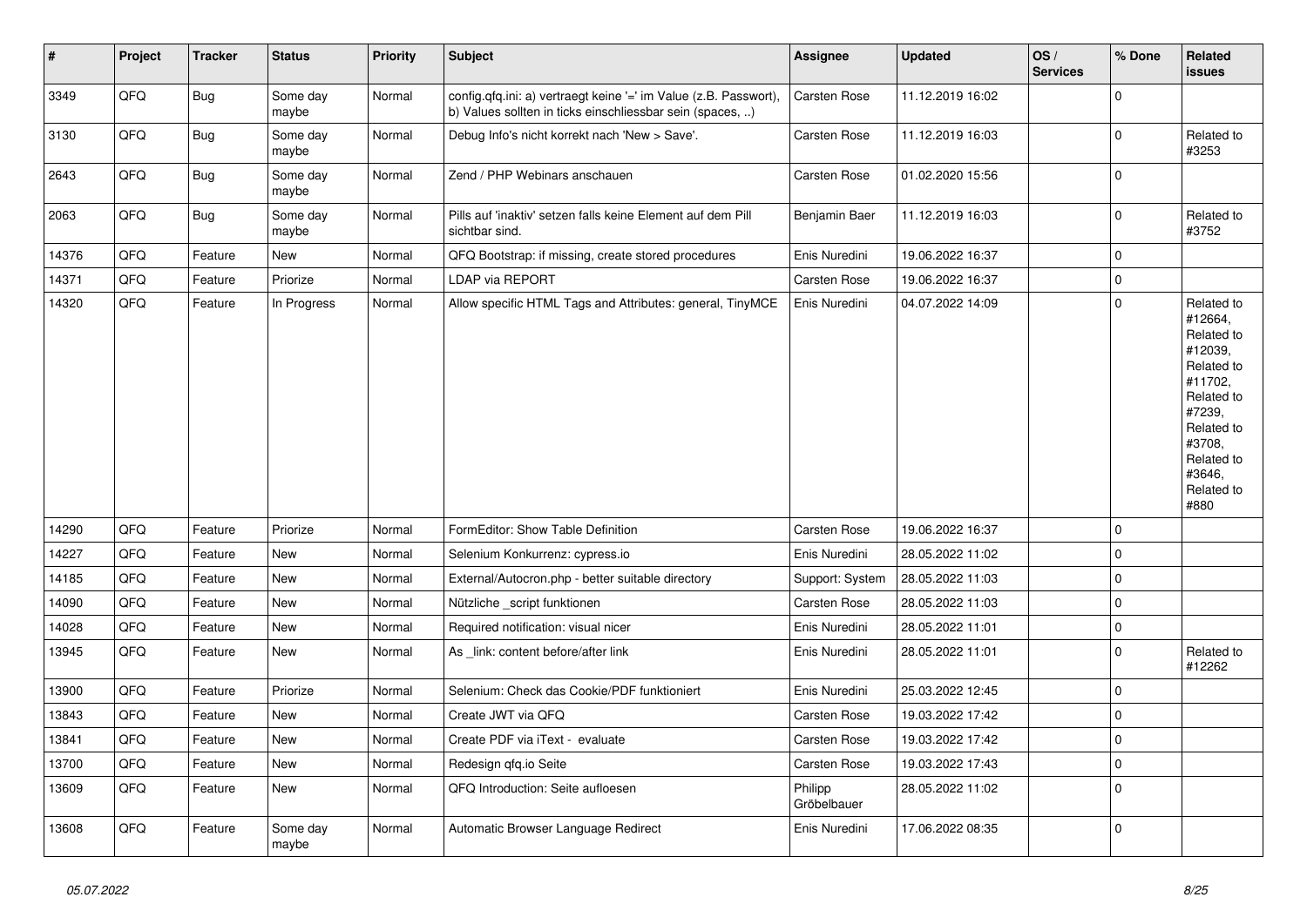| #     | Project | <b>Tracker</b> | <b>Status</b>              | <b>Priority</b> | <b>Subject</b>                                                                              | <b>Assignee</b>     | <b>Updated</b>   | OS/<br><b>Services</b> | % Done      | Related<br><b>issues</b>                                              |
|-------|---------|----------------|----------------------------|-----------------|---------------------------------------------------------------------------------------------|---------------------|------------------|------------------------|-------------|-----------------------------------------------------------------------|
| 13566 | QFQ     | Feature        | Ready to sync<br>(develop) | Normal          | Delete config-example.qfq.php file                                                          | <b>Carsten Rose</b> | 23.12.2021 09:25 |                        | $\Omega$    |                                                                       |
| 13467 | QFQ     | Feature        | <b>New</b>                 | Normal          | ChangeLog Generator                                                                         | <b>Carsten Rose</b> | 19.03.2022 17:46 |                        | $\mathbf 0$ | Related to<br>#11460                                                  |
| 13354 | QFQ     | Feature        | <b>New</b>                 | Normal          | Using Websocket in QFQ                                                                      | <b>Carsten Rose</b> | 10.11.2021 15:47 |                        | $\Omega$    |                                                                       |
| 12679 | QFQ     | Feature        | <b>New</b>                 | Normal          | tablesorter: custom column width                                                            | <b>Carsten Rose</b> | 16.06.2021 11:10 |                        | $\Omega$    |                                                                       |
| 12664 | QFQ     | Feature        | <b>New</b>                 | Normal          | TinyMCE: report/remove malicous HTML/JS Code                                                | Carsten Rose        | 19.03.2022 17:47 |                        | $\Omega$    | Related to<br>#14320                                                  |
| 12611 | QFQ     | Feature        | Some day<br>maybe          | Normal          | Refactoring: Bootstrap with Lazy Loading                                                    | <b>Carsten Rose</b> | 08.06.2022 10:37 |                        | $\Omega$    | Related to<br>#12490,<br>Related to<br>#10013,<br>Related to<br>#7732 |
| 12603 | QFQ     | Feature        | New                        | Normal          | Dropdown (Select), Radio, checkbox:<br>itemListAlways={{!SELECT key, value}}                | Carsten Rose        | 19.03.2022 17:47 |                        | ١o          |                                                                       |
| 12556 | QFQ     | Feature        | <b>New</b>                 | Normal          | Pills Title: colored = static or dynamic on allrequiredgiven                                | Benjamin Baer       | 19.03.2022 17:49 |                        | $\Omega$    |                                                                       |
| 12504 | QFQ     | Feature        | Priorize                   | Normal          | sql.log: report fe.id                                                                       | Carsten Rose        | 05.05.2021 22:09 |                        | $\Omega$    |                                                                       |
| 12503 | QFQ     | Feature        | Priorize                   | Normal          | Detect dangerous UPDATE statement with missing WHERE                                        | <b>Carsten Rose</b> | 05.05.2021 22:09 |                        | $\Omega$    |                                                                       |
| 12490 | QFQ     | Feature        | <b>New</b>                 | Normal          | Loading Plugins in QFQ - see what tinymce does. (lazy<br>loading)                           | Benjamin Baer       | 08.06.2022 10:37 |                        | $\Omega$    | Related to<br>#12611,<br>Related to<br>#10013,<br>Related to<br>#7732 |
| 12480 | QFQ     | Feature        | <b>New</b>                 | Normal          | If QFQ upgrade is running, block further request                                            | <b>Carsten Rose</b> | 03.05.2021 20:45 |                        | $\mathbf 0$ |                                                                       |
| 12477 | QFQ     | Feature        | New                        | Normal          | Support for refactoring: Form, FormElement, diverse<br>Tabellen/Spalten, tt-content Records | <b>Carsten Rose</b> | 03.05.2021 20:45 |                        | $\Omega$    |                                                                       |
| 12476 | QFQ     | Feature        | <b>New</b>                 | Normal          | clearMe: a) should trigger 'dirty', b) sticky on textarea resize                            | Benjamin Baer       | 04.01.2022 08:40 |                        | $\Omega$    | Related to<br>#9528                                                   |
| 12474 | QFQ     | Feature        | <b>New</b>                 | Normal          | Check BaseConfigURL if it is given and the the last char is '/'                             | <b>Carsten Rose</b> | 03.05.2021 20:45 |                        | $\mathbf 0$ |                                                                       |
| 12465 | QFQ     | Feature        | New                        | Normal          | QFQ Function: use in FE to fill StoreRecord                                                 | Carsten Rose        | 05.05.2021 21:58 |                        | $\Omega$    |                                                                       |
| 12452 | QFQ     | Feature        | Priorize                   | Normal          | BaseURL: alsways with '/' at the end                                                        | Carsten Rose        | 19.06.2022 13:45 |                        | $\Omega$    | Related to<br>#10782                                                  |
| 12439 | QFQ     | Feature        | In Progress                | Normal          | TinyMCE Paste from Word & Character Count/Limit                                             | Carsten Rose        | 05.05.2021 22:15 |                        | $\mathbf 0$ |                                                                       |
| 12413 | QFQ     | Feature        | <b>New</b>                 | Normal          | STORE_TYPO3: enhance for {{be_users.email:T}},<br>{{fe users.email:T}}                      | Carsten Rose        | 03.05.2021 20:45 |                        | $\Omega$    | Related to<br>#12412,<br>Related to<br>#10012                         |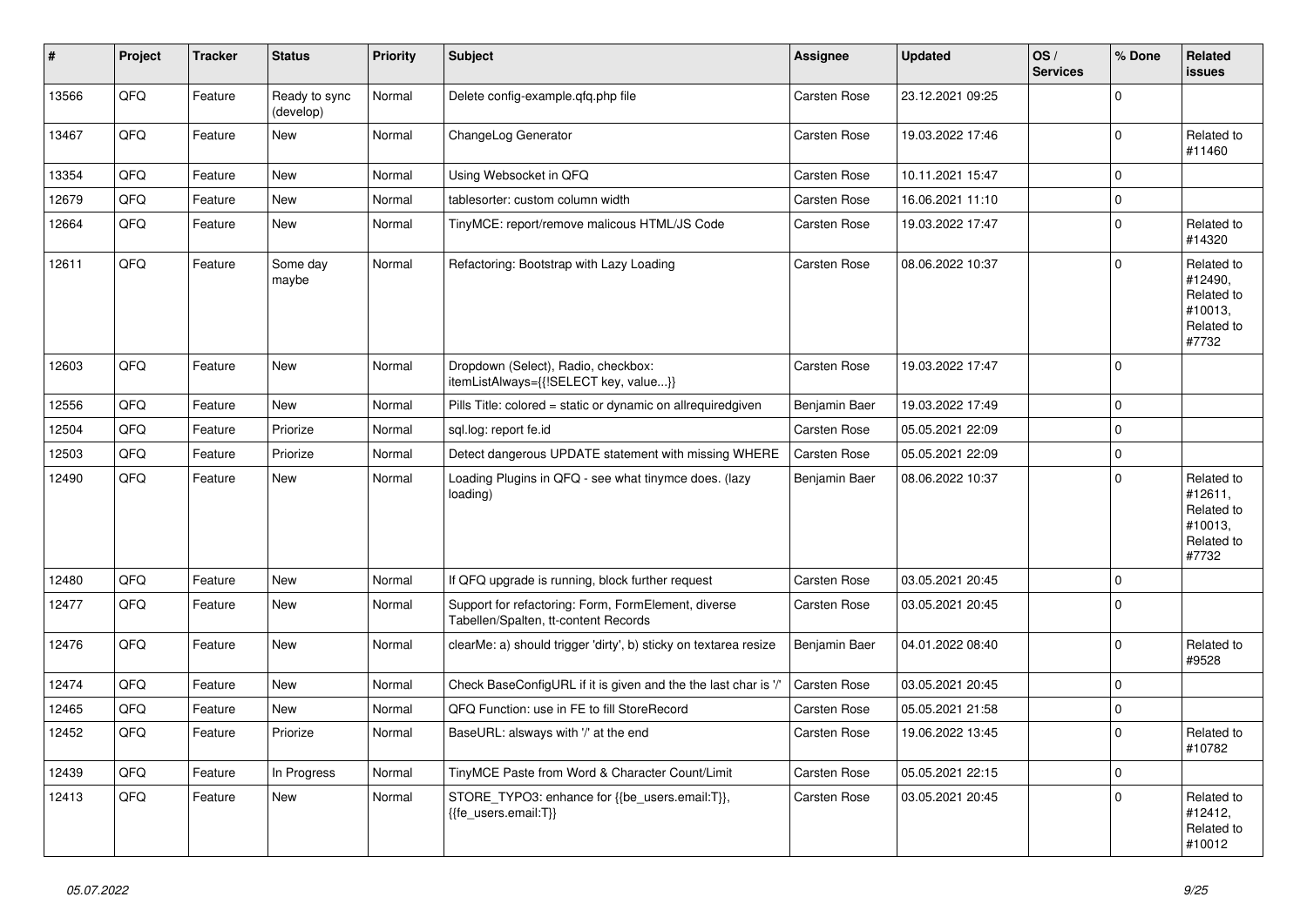| ∦     | Project | <b>Tracker</b> | <b>Status</b>     | <b>Priority</b> | <b>Subject</b>                                                                                                 | <b>Assignee</b>                                        | <b>Updated</b>   | OS/<br><b>Services</b> | % Done         | Related<br>issues                                                           |                      |
|-------|---------|----------------|-------------------|-----------------|----------------------------------------------------------------------------------------------------------------|--------------------------------------------------------|------------------|------------------------|----------------|-----------------------------------------------------------------------------|----------------------|
| 12412 | QFQ     | Feature        | New               | Normal          | Action/Escape qualifier 'e' (empty), '0': if given, an empty<br>string (or '0') will be treated as 'not found' | <b>Carsten Rose</b>                                    | 08.05.2021 09:40 |                        | <sup>0</sup>   | Related to<br>#12413,<br>Related to<br>#10012                               |                      |
| 12400 | QFQ     | Feature        | <b>New</b>        | Normal          | Tutorial ist in QFQ Doku, Wird in der Suche gefunden, es<br>gibt aber kein Menupunkt - Inhalt ueberpruefen     | <b>Carsten Rose</b>                                    | 03.05.2021 20:45 |                        | $\Omega$       |                                                                             |                      |
| 12337 | QFQ     | Feature        | Some day<br>maybe | Normal          | Database.php: better caching                                                                                   | Carsten Rose                                           | 16.09.2021 15:10 |                        | $\mathbf 0$    |                                                                             |                      |
| 12330 | QFQ     | Feature        | <b>New</b>        | Normal          | Copy to input field / text area / TinyMCE                                                                      | <b>Carsten Rose</b>                                    | 07.04.2021 09:01 |                        | $\mathbf 0$    |                                                                             |                      |
| 12315 | QFQ     | Feature        | Some day<br>maybe | Normal          | Form History (Diffs) / Backups                                                                                 | <b>Carsten Rose</b>                                    | 16.09.2021 15:10 |                        | $\mathbf 0$    |                                                                             |                      |
| 12269 | QFQ     | Feature        | <b>New</b>        | Normal          | 2FA - Login                                                                                                    | <b>Carsten Rose</b>                                    | 03.05.2021 20:45 |                        | $\mathbf 0$    |                                                                             |                      |
| 12262 | QFQ     | Feature        | ToDo              | Normal          | Form buttons on top: more customable                                                                           | Enis Nuredini                                          | 17.06.2022 10:44 |                        | $\Omega$       | Related to<br>#13945, Has<br>duplicate<br>#4046, Has<br>duplicate<br>#10080 |                      |
| 12163 | QFQ     | Feature        | <b>New</b>        | Normal          | Checkbox: table wrap                                                                                           | <b>Carsten Rose</b>                                    | 03.05.2021 20:51 |                        | 0              |                                                                             |                      |
| 12162 | QFQ     | Feature        | New               | Normal          | FE.type=sendmail: personalized mailing (several mails) via<br>template                                         | <b>Carsten Rose</b>                                    | 03.05.2021 20:45 |                        | $\Omega$       |                                                                             |                      |
| 12156 | QFQ     | Feature        | <b>New</b>        | Normal          | Form: Optional disable 'leave page'                                                                            |                                                        | 03.05.2021 20:45 |                        | $\Omega$       |                                                                             |                      |
| 12146 | QFQ     | Feature        | <b>New</b>        | Normal          | Autocron Job: Anzeigen wann der naechste Job ausgefuehrt<br>wird, resp das er nicht ausgefuehrt wird           | <b>Carsten Rose</b>                                    | 15.03.2021 15:23 |                        | 0              |                                                                             |                      |
| 12135 | QFQ     | Feature        | <b>New</b>        | Normal          | Subrecord: Notiz                                                                                               |                                                        | 24.04.2021 16:58 |                        | 0              |                                                                             |                      |
| 12119 | QFQ     | Feature        | <b>New</b>        | Normal          | AS paged: error message missing if there ist no 'r' argument.                                                  | <b>Carsten Rose</b>                                    | 03.05.2021 20:51 |                        | 0              |                                                                             |                      |
| 12109 | QFQ     | Feature        | New               | Normal          | Donwload Link: Plain, SIP, Persistent Link, Peristent SIP -<br>new notation                                    | Carsten Rose                                           | 03.05.2021 20:45 |                        | $\Omega$       | Related to<br>#12085                                                        |                      |
| 12039 | QFQ     | Feature        | <b>New</b>        | Normal          | Missing htmlSpecialChar() in pre processing on form submit                                                     |                                                        | 18.02.2021 00:09 |                        | $\Omega$       | Related to<br>#14320                                                        |                      |
| 12038 | QFQ     | Feature        | New               | Normal          | a) STORE_VAR: filenameOnlyStripUniq, b) SP:<br>QSTRIPUNIQ()                                                    |                                                        | 17.02.2021 23:55 |                        | $\overline{0}$ |                                                                             |                      |
| 12024 | QFQ     | Feature        | New               | Normal          | Excel Export: text columns by default decode<br>htmlspeciachar()                                               | <b>Carsten Rose</b>                                    | 17.02.2021 23:55 |                        | $\Omega$       | Related to<br>#12022                                                        |                      |
| 12023 | QFG     | Feature        | New               | Normal          | MySQL Stored Precdure: QDECODESPECIALCHAR()                                                                    | Carsten Rose                                           | 16.02.2021 11:16 |                        | $\Omega$       | Related to<br>#12022                                                        |                      |
| 11980 | QFQ     | Feature        | In Progress       | Normal          | protected verzeichnis MUSS geschützt werden                                                                    | Carsten Rose                                           | 07.09.2021 13:30 |                        | $\mathbf 0$    |                                                                             |                      |
| 11955 | QFQ     | Feature        | New               | Normal          | subrecord: new title option to set <th> attributes - e.g. to<br/>customize tablesorter options.</th>           | attributes - e.g. to<br>customize tablesorter options. | Carsten Rose     | 03.05.2021 20:47       |                | $\Omega$                                                                    | Related to<br>#11775 |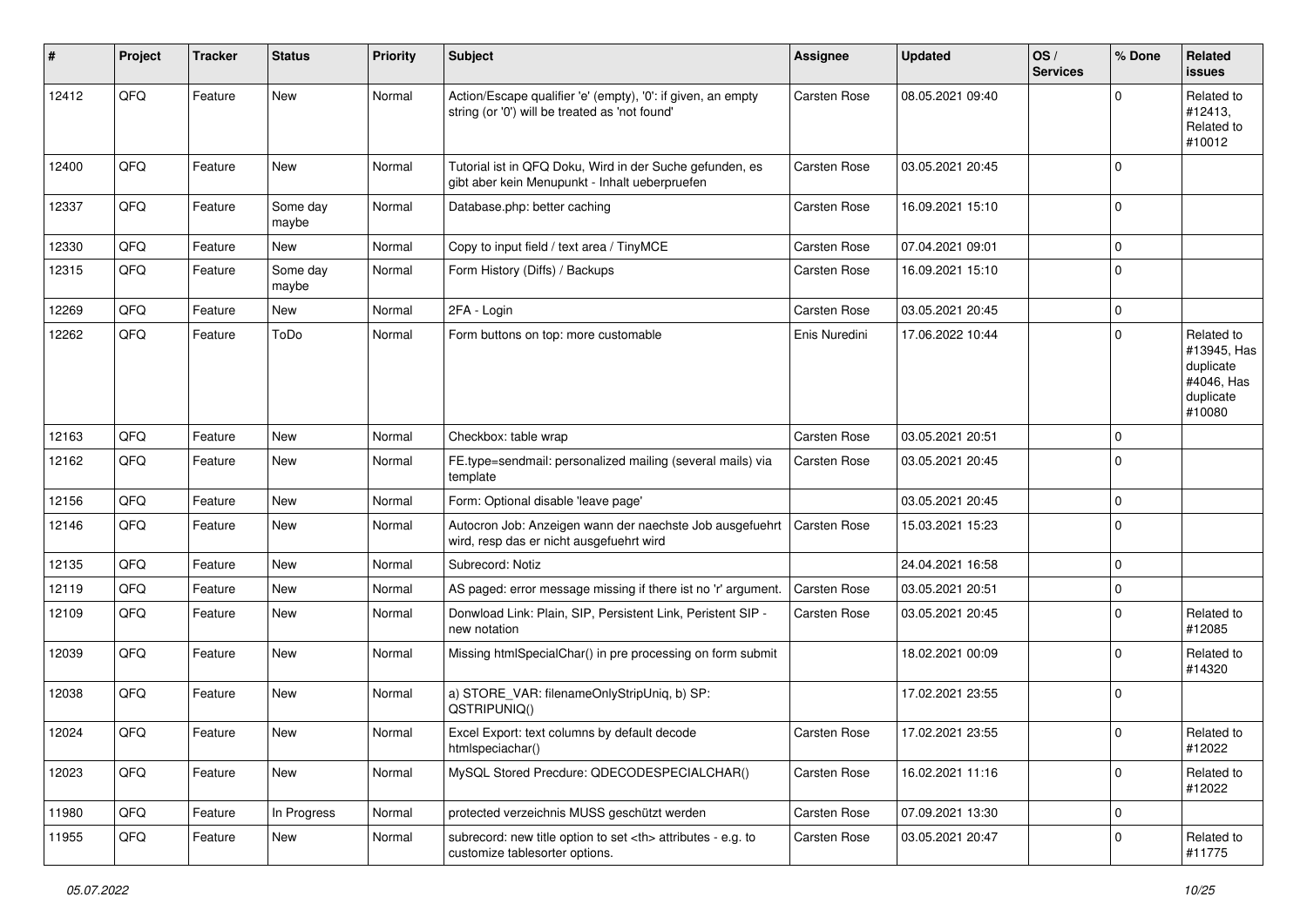| #     | Project | <b>Tracker</b> | <b>Status</b>     | <b>Priority</b> | <b>Subject</b>                                                                        | <b>Assignee</b>     | <b>Updated</b>   | OS/<br><b>Services</b> | % Done      | Related<br>issues                            |
|-------|---------|----------------|-------------------|-----------------|---------------------------------------------------------------------------------------|---------------------|------------------|------------------------|-------------|----------------------------------------------|
| 11892 | QFQ     | Feature        | <b>New</b>        | Normal          | tablesorter: columns with links are hard to order - new<br>qualifier 'Y: <ord>'</ord> | Enis Nuredini       | 23.03.2022 09:22 |                        | $\Omega$    |                                              |
| 11775 | QFQ     | Feature        | New               | Normal          | Subrecord Tooltip pro Feld                                                            | <b>Carsten Rose</b> | 18.12.2020 15:22 |                        | $\mathbf 0$ | Related to<br>#11955                         |
| 11747 | QFQ     | Feature        | New               | Normal          | Maintenance Page with Redirect                                                        | <b>Carsten Rose</b> | 03.05.2021 20:47 |                        | $\Omega$    | Related to<br>#11741                         |
| 11716 | QFQ     | Feature        | <b>New</b>        | Normal          | Form an beliebiger Stelle im Report anzeigen                                          |                     | 09.12.2020 09:47 |                        | 0           |                                              |
| 11702 | QFQ     | Feature        | New               | Normal          | HTML Special Char makes no sense for 'allbut' if '&' is<br>forbidden                  | <b>Carsten Rose</b> | 07.12.2021 16:35 |                        | $\Omega$    | Related to<br>#5112,<br>Related to<br>#14320 |
| 11535 | QFQ     | Feature        | <b>New</b>        | Normal          | Ability to create SQL columns in frontend QFQ forms                                   |                     | 17.11.2020 12:11 |                        | $\mathbf 0$ |                                              |
| 11534 | QFQ     | Feature        | New               | Normal          | Report: Action on selected rows - Table batchprocessing<br>feature                    |                     | 18.11.2020 08:15 |                        | $\Omega$    |                                              |
| 11523 | QFQ     | Feature        | <b>New</b>        | Normal          | Mit dynamic Update erkennen, ob Upload gemacht wurde                                  | <b>Carsten Rose</b> | 13.11.2020 15:07 |                        | $\Omega$    | Related to<br>#9533                          |
| 11516 | QFQ     | Feature        | <b>New</b>        | Normal          | Multi Page Form (Previous/Next Buttons)                                               | Carsten Rose        | 16.03.2021 17:52 |                        | $\mathbf 0$ |                                              |
| 11504 | QFQ     | Feature        | New               | Normal          | Dynamic Update: Button text update for 'Save',' Close' &<br>'Delete'                  | <b>Carsten Rose</b> | 12.11.2020 23:44 |                        | $\Omega$    |                                              |
| 11460 | QFQ     | Feature        | <b>New</b>        | Normal          | Easier creation of changelog: gitchangelog                                            | <b>Carsten Rose</b> | 12.06.2021 10:20 |                        | $\Omega$    | Related to<br>#13467                         |
| 11323 | QFQ     | Feature        | Some day<br>maybe | Normal          | Report Frontend Editor Modal + Codemirror                                             | Carsten Rose        | 16.09.2021 15:10 |                        | $\Omega$    | Related to<br>#11036                         |
| 11322 | QFQ     | Feature        | Some day<br>maybe | Normal          | Form Element JSON - (multiline parameter field)                                       | Carsten Rose        | 16.09.2021 15:10 |                        | $\Omega$    |                                              |
| 11320 | QFQ     | Feature        | Priorize          | Normal          | Typo3 Version 10 support                                                              | <b>Carsten Rose</b> | 05.05.2021 22:09 |                        | 0           |                                              |
| 11217 | QFQ     | Feature        | Some day<br>maybe | Normal          | <b>Extend Script Functionality</b>                                                    | Carsten Rose        | 16.09.2021 15:10 |                        | 0           |                                              |
| 11080 | QFQ     | Feature        | <b>New</b>        | Normal          | Send MQTT messages                                                                    | <b>Carsten Rose</b> | 29.08.2020 19:49 |                        | $\mathbf 0$ |                                              |
| 11076 | QFQ     | Feature        | In Progress       | Normal          | SELECT  AS _websocket                                                                 | Carsten Rose        | 30.08.2020 17:49 |                        | 0           |                                              |
| 11036 | QFQ     | Feature        | Some day<br>maybe | Normal          | inline report editor permissions                                                      | <b>Carsten Rose</b> | 16.09.2021 15:09 |                        | 0           | Related to<br>#11323                         |
| 10996 | QFO     | Feature        | New               | Normal          | Download video via sip: no seek                                                       | Carsten Rose        | 12.08.2020 14:18 |                        | 0           |                                              |
| 10979 | QFQ     | Feature        | <b>New</b>        | Normal          | Ajax Calls an API - dataReport                                                        | Carsten Rose        | 11.05.2022 12:15 |                        | $\mathbf 0$ |                                              |
| 10976 | QFQ     | Feature        | New               | Normal          | Excel Export Verbesserungen                                                           | Carsten Rose        | 06.08.2020 10:56 |                        | 0           |                                              |
| 10874 | QFQ     | Feature        | New               | Normal          | Erstellen eines Foreign Keys in der Tabelle "FormElement"                             |                     | 13.07.2020 10:11 |                        | $\mathbf 0$ |                                              |
| 10819 | QFQ     | Feature        | New               | Normal          | Persistent SIP - second try                                                           | Carsten Rose        | 29.06.2020 23:02 |                        | 0           | Related to<br>#6261                          |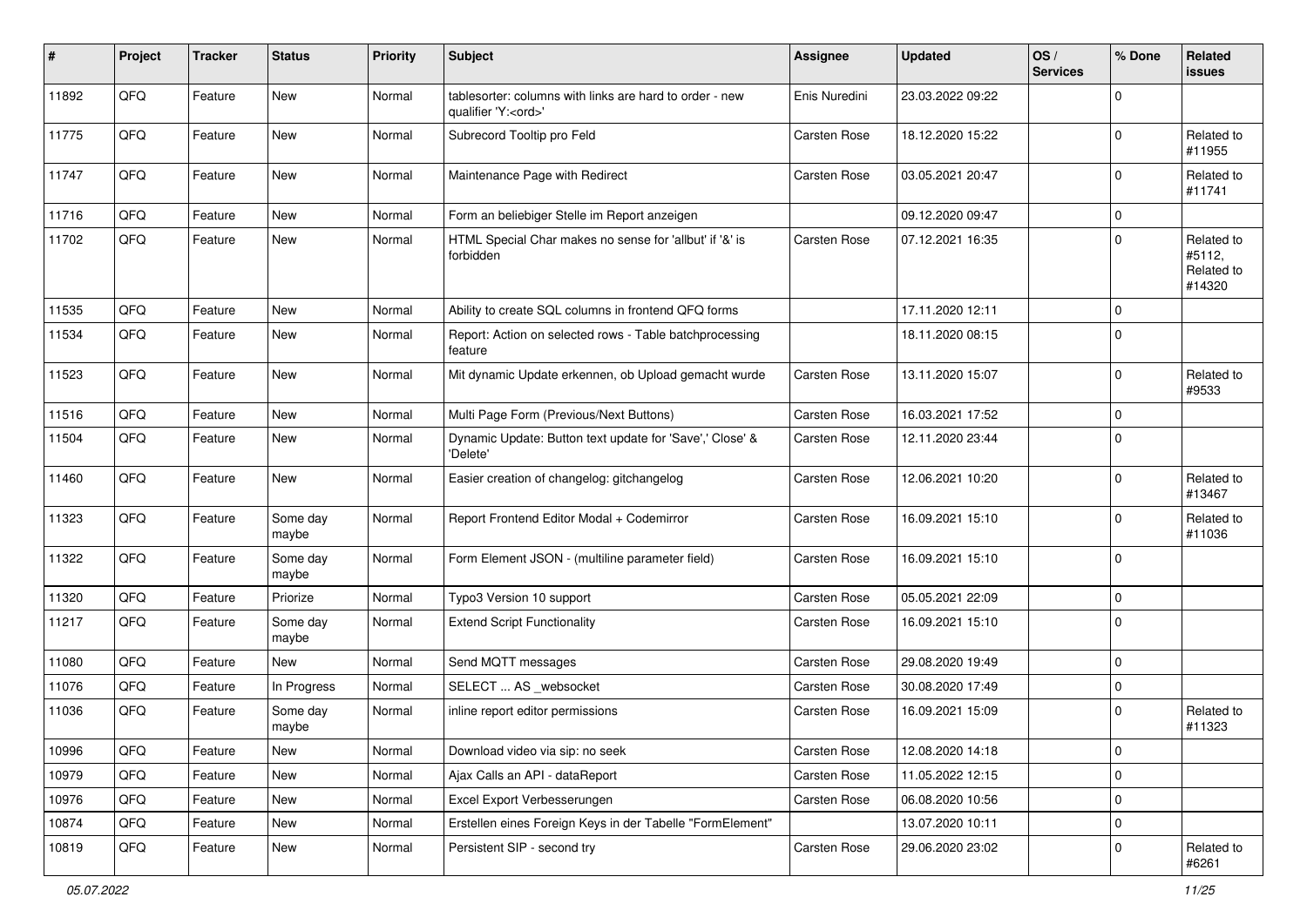| #     | Project | <b>Tracker</b> | <b>Status</b>     | <b>Priority</b> | <b>Subject</b>                                                                           | Assignee            | <b>Updated</b>   | OS/<br><b>Services</b> | % Done         | Related<br><b>issues</b>                                              |
|-------|---------|----------------|-------------------|-----------------|------------------------------------------------------------------------------------------|---------------------|------------------|------------------------|----------------|-----------------------------------------------------------------------|
| 10782 | QFQ     | Feature        | Feedback          | Normal          | Tiny MCE: Image Upload                                                                   | Enis Nuredini       | 16.05.2022 23:16 |                        | $\Omega$       | Related to<br>#12452                                                  |
| 10763 | QFQ     | Feature        | <b>New</b>        | Normal          | form accessed and submitted despite logout?                                              |                     | 16.06.2020 11:43 |                        | $\mathbf 0$    |                                                                       |
| 10745 | QFQ     | Feature        | Some day<br>maybe | Normal          | <b>Tablesorter Excel Export</b>                                                          | Carsten Rose        | 16.09.2021 15:09 |                        | $\mathbf 0$    |                                                                       |
| 10738 | QFQ     | Feature        | Some day<br>maybe | Normal          | CORS headers for external API requests                                                   |                     | 10.06.2020 14:00 |                        | $\mathbf 0$    |                                                                       |
| 10716 | QFQ     | Feature        | Some day<br>maybe | Normal          | Business Logic mit Externen Skripten                                                     | <b>Carsten Rose</b> | 16.09.2021 15:10 |                        | $\Omega$       | Related to<br>#10713,<br>Related to<br>#8217                          |
| 10714 | QFQ     | Feature        | <b>New</b>        | Normal          | multi Table Form                                                                         | <b>Carsten Rose</b> | 16.03.2021 18:44 |                        | $\overline{0}$ |                                                                       |
| 10593 | QFQ     | Feature        | New               | Normal          | label2: text behind input element                                                        | Carsten Rose        | 16.05.2020 10:57 |                        | $\Omega$       |                                                                       |
| 10569 | QFQ     | Feature        | Priorize          | Normal          | link blank more safe                                                                     | Enis Nuredini       | 25.03.2022 12:44 |                        | $\Omega$       |                                                                       |
| 10463 | QFQ     | Feature        | New               | Normal          | Report_link: expliztes setzen von HTML Tags (Bedarf fuer<br>'data-selenium' & 'id')      | Enis Nuredini       | 23.03.2022 09:23 |                        | $\Omega$       | Related to<br>#7648                                                   |
| 10443 | QFQ     | Feature        | In Progress       | Normal          | Konzept api / live                                                                       | <b>Carsten Rose</b> | 07.05.2020 09:39 |                        | $\Omega$       |                                                                       |
| 10384 | QFQ     | Feature        | <b>New</b>        | Normal          | Parameter Exchange QFQ Instances                                                         |                     | 07.05.2020 09:38 |                        | $\mathbf 0$    |                                                                       |
| 10345 | QFQ     | Feature        | <b>New</b>        | Normal          | Templates - Patterns QFQ Style                                                           |                     | 03.05.2021 21:01 |                        | $\Omega$       | Related to<br>#10713                                                  |
| 10124 | QFQ     | Feature        | Feedback          | Normal          | qfq AAI-Login                                                                            | Karin Niffeler      | 07.05.2020 09:36 |                        | $\Omega$       |                                                                       |
| 10119 | QFQ     | Feature        | New               | Normal          | Dropdown (selectlist) & Type Ahead: format and catagorize<br>list                        | <b>Carsten Rose</b> | 07.05.2020 09:36 |                        | $\Omega$       |                                                                       |
| 10116 | QFQ     | Feature        | Some day<br>maybe | Normal          | TypeAhead: Tag - show inside 'input' element                                             | Carsten Rose        | 16.09.2021 15:09 |                        | $\Omega$       |                                                                       |
| 10095 | QFQ     | Feature        | Some day<br>maybe | Normal          | Generic Gitlab Integration into QFQ                                                      | <b>Carsten Rose</b> | 16.09.2021 15:10 |                        | $\Omega$       |                                                                       |
| 10080 | QFQ     | Feature        | New               | Normal          | Popup on 'save' / 'close': configure dialog (answer<br>yes/no/cancle/)                   | Carsten Rose        | 28.03.2021 20:52 |                        | $\Omega$       | Is duplicate<br>of #12262                                             |
| 10015 | QFQ     | Feature        | Priorize          | Normal          | Monospace in Textarea                                                                    | <b>Carsten Rose</b> | 03.02.2020 13:40 |                        | $\Omega$       |                                                                       |
| 10014 | QFQ     | Feature        | New               | Normal          | Manual.rst: describe behaviour and process order of<br>fillStoreVar, slaveId, sqlBefore, | <b>Carsten Rose</b> | 01.02.2020 22:31 |                        | $\Omega$       |                                                                       |
| 10013 | QFQ     | Feature        | Some day<br>maybe | Normal          | FE.typ=editor: CodeMirror                                                                | <b>Carsten Rose</b> | 08.06.2022 10:37 |                        | $\Omega$       | Related to<br>#12611,<br>Related to<br>#12490,<br>Related to<br>#7732 |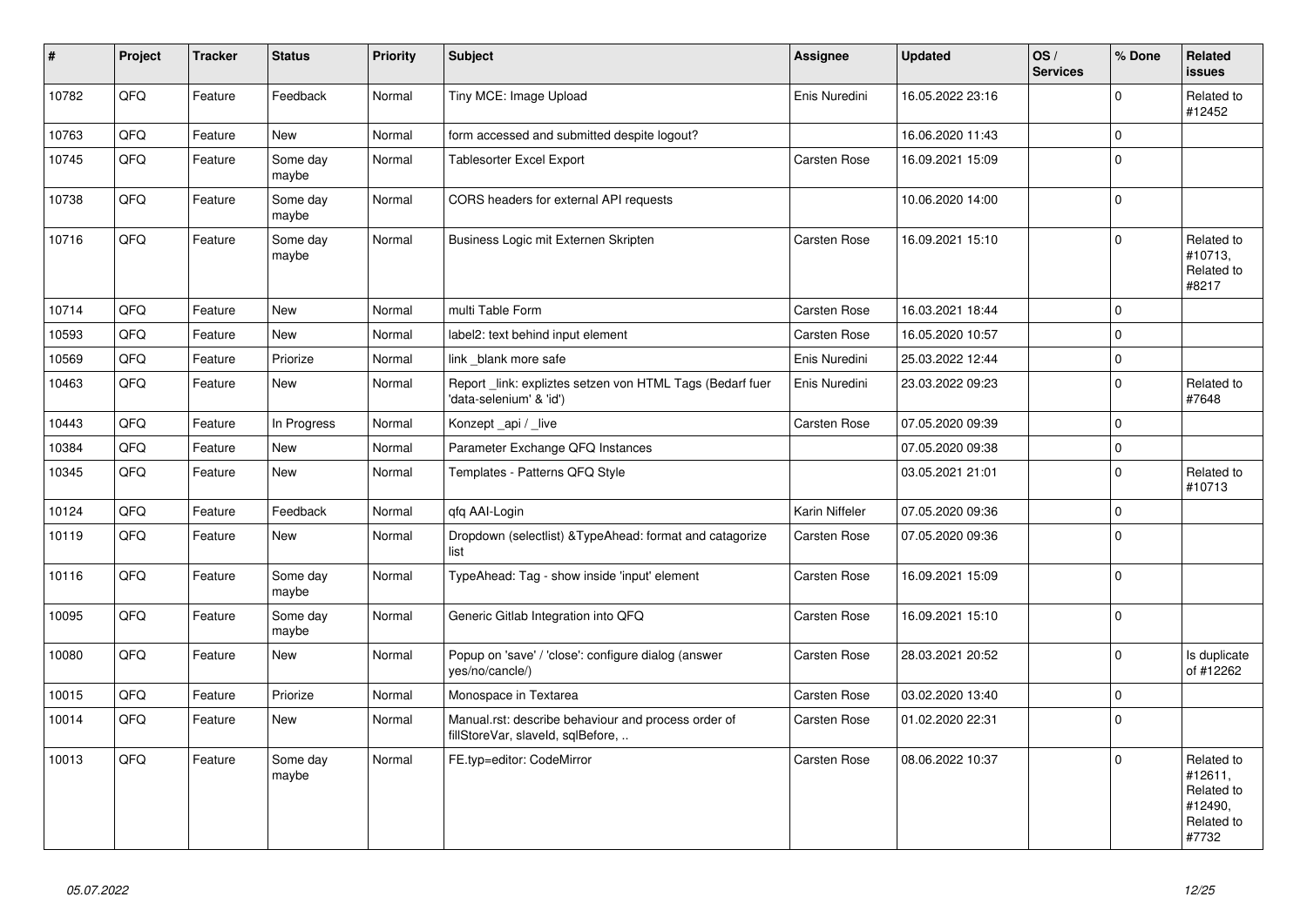| #     | Project | <b>Tracker</b> | <b>Status</b>     | <b>Priority</b> | <b>Subject</b>                                                                                                                        | Assignee            | <b>Updated</b>   | OS/<br><b>Services</b> | % Done         | Related<br>issues                                                      |
|-------|---------|----------------|-------------------|-----------------|---------------------------------------------------------------------------------------------------------------------------------------|---------------------|------------------|------------------------|----------------|------------------------------------------------------------------------|
| 10012 | QFQ     | Feature        | Priorize          | Normal          | redirectAllMailTo: {{beEmail:T}}                                                                                                      | Carsten Rose        | 08.05.2021 09:54 |                        | $\Omega$       | Related to<br>#12412,<br>Related to<br>#12413.<br>Related to<br>#10011 |
| 10011 | QFQ     | Feature        | Priorize          | Normal          | Offer new STORE TYPO3 Variable 'beUser', 'beEmail'                                                                                    | <b>Carsten Rose</b> | 08.05.2021 09:51 |                        | $\Omega$       | Related to<br>#10012,<br>Related to<br>#12511                          |
| 10005 | QFQ     | Feature        | Priorize          | Normal          | Report / special column name:  AS _calendar                                                                                           | <b>Carsten Rose</b> | 03.06.2020 17:28 |                        | $\overline{0}$ |                                                                        |
| 10003 | QFQ     | Feature        | Priorize          | Normal          | fieldset: stronger visualize group                                                                                                    | Benjamin Baer       | 12.02.2020 08:13 |                        | $\mathbf 0$    |                                                                        |
| 9983  | QFQ     | Feature        | New               | Normal          | Report Notation: new keyword 'range'                                                                                                  | <b>Carsten Rose</b> | 01.02.2020 15:55 |                        | $\overline{0}$ |                                                                        |
| 9968  | QFQ     | Feature        | Priorize          | Normal          | Tooltip in Links for Developer                                                                                                        | <b>Carsten Rose</b> | 01.02.2020 23:17 |                        | $\mathbf 0$    |                                                                        |
| 9928  | QFQ     | Feature        | Priorize          | Normal          | SpecialColumnName: a) Deprecated: ' AS "_+tag " ', b)<br>New: ' AS "_ <tag1><tag2>"</tag2></tag1>                                     | <b>Carsten Rose</b> | 01.02.2020 23:17 |                        | 0              | Related to<br>#9929                                                    |
| 9927  | QFQ     | Feature        | New               | Normal          | QFQ Update: a) Update nur machen wenn BE User<br>eingeloggt ist., b) Bei Fehler genaue Meldung welcher<br>Updateschritt Probleme hat. | <b>Carsten Rose</b> | 22.01.2020 12:59 |                        | $\Omega$       |                                                                        |
| 9900  | QFQ     | Feature        | Priorize          | Normal          | Generic API Call: tt-content record >> JSON                                                                                           | <b>Carsten Rose</b> | 01.02.2020 10:13 |                        | $\mathbf 0$    |                                                                        |
| 9853  | QFQ     | Feature        | New               | Normal          | Check das SQL / QFQ / Mail Logfile geschrieben wird                                                                                   |                     | 09.01.2020 11:15 |                        | $\mathbf 0$    |                                                                        |
| 9811  | QFQ     | Feature        | New               | Normal          | Report: tag every n'th row                                                                                                            | <b>Carsten Rose</b> | 01.02.2020 23:22 |                        | $\mathbf 0$    |                                                                        |
| 9781  | QFQ     | Feature        | New               | Normal          | Button: CSS class to make buttons smaller                                                                                             | Carsten Rose        | 01.02.2020 23:22 |                        | $\overline{0}$ |                                                                        |
| 9777  | QFQ     | Feature        | New               | Normal          | Logging QFQ Variables                                                                                                                 | <b>Carsten Rose</b> | 16.12.2019 17:17 |                        | $\mathbf{0}$   |                                                                        |
| 9707  | QFQ     | Feature        | New               | Normal          | SIP security: encode pageld and check pageld on decode                                                                                | <b>Carsten Rose</b> | 01.02.2020 23:22 |                        | $\Omega$       |                                                                        |
| 9706  | QFQ     | Feature        | New               | Normal          | Multi File Upload (hidden template group)                                                                                             | <b>Carsten Rose</b> | 01.02.2020 23:22 |                        | $\Omega$       | Related to<br>#7521,<br>Related to<br>#5562,<br>Related to<br>#13330   |
| 9704  | QFQ     | Feature        | Some day<br>maybe | Normal          | Thumbnails Generieren beim Splitten von PDF Files                                                                                     | <b>Carsten Rose</b> | 11.12.2019 16:01 |                        | $\overline{0}$ |                                                                        |
| 9668  | QFQ     | Feature        | Priorize          | Normal          | Form.mode: rename 'hidden' to 'hide'                                                                                                  | Carsten Rose        | 05.05.2021 22:14 |                        | $\Omega$       | Related to<br>#6437                                                    |
| 9602  | QFQ     | Feature        | New               | Normal          | Form definition as JSON                                                                                                               | Carsten Rose        | 01.02.2020 23:21 |                        | $\Omega$       | Related to<br>#9600                                                    |
| 9579  | QFQ     | Feature        | Some day<br>maybe | Normal          | Multiform with Process Row                                                                                                            | <b>Carsten Rose</b> | 11.12.2019 16:01 |                        | $\Omega$       |                                                                        |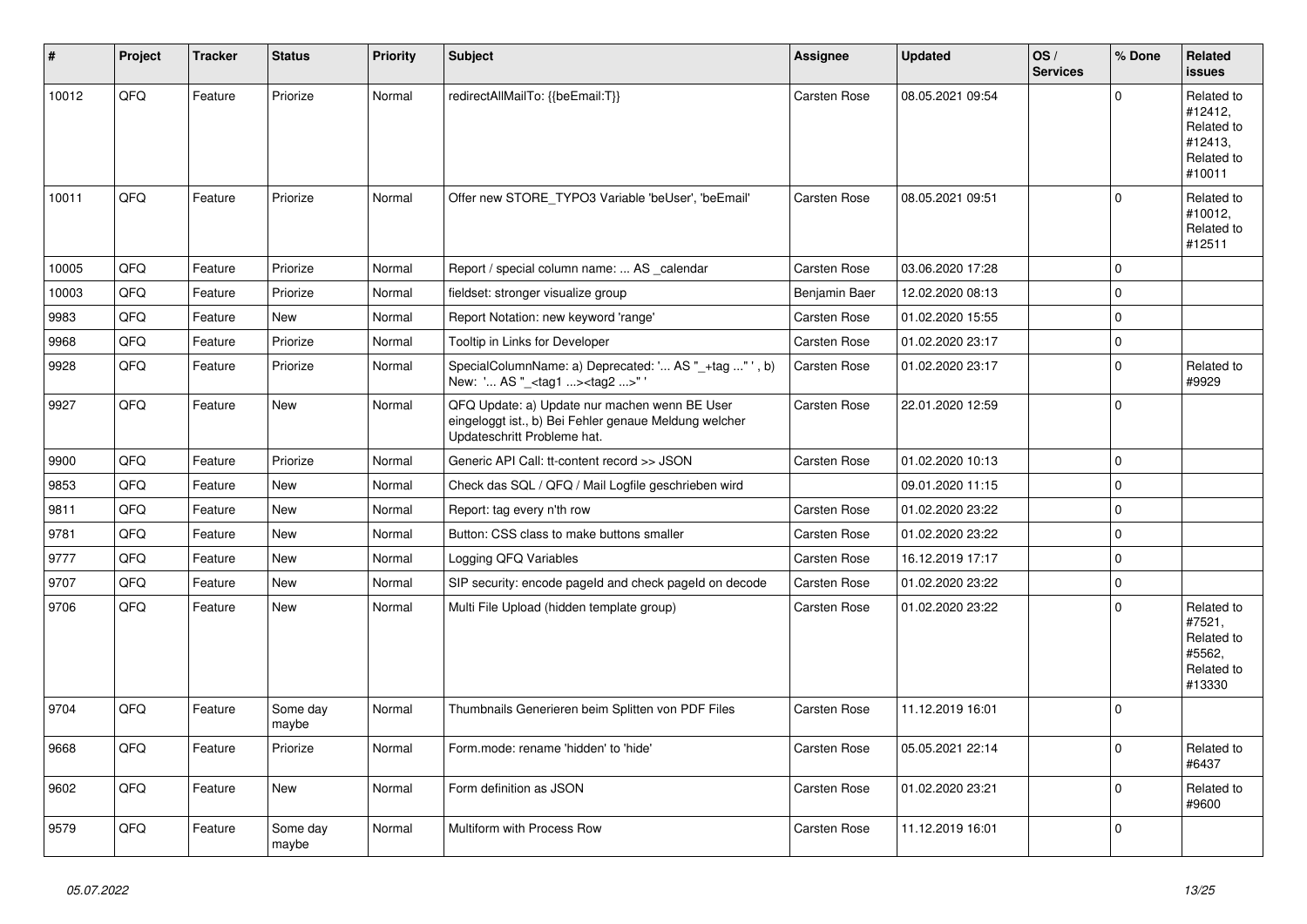| #    | Project | <b>Tracker</b> | <b>Status</b>     | <b>Priority</b> | <b>Subject</b>                                                                                         | Assignee            | <b>Updated</b>   | OS/<br><b>Services</b> | % Done         | Related<br><b>issues</b> |
|------|---------|----------------|-------------------|-----------------|--------------------------------------------------------------------------------------------------------|---------------------|------------------|------------------------|----------------|--------------------------|
| 9537 | QFQ     | Feature        | New               | Normal          | FormEditor: Edit fieldset in FrontEnd                                                                  | <b>Carsten Rose</b> | 01.02.2020 23:22 |                        | $\Omega$       |                          |
| 9394 | QFQ     | Feature        | Priorize          | Normal          | REST: allow for non numerical ids in get requests                                                      | <b>Carsten Rose</b> | 05.05.2021 22:10 |                        | 0              |                          |
| 9352 | QFQ     | Feature        | New               | Normal          | FE 'Native' fire slaveld, sqlAfter, sqlIns                                                             | <b>Carsten Rose</b> | 01.02.2020 23:22 |                        | $\Omega$       |                          |
| 9348 | QFQ     | Feature        | New               | Normal          | defaultThumbnailSize: pre render thumbnails                                                            | <b>Carsten Rose</b> | 12.06.2021 09:05 |                        | 0              |                          |
| 9346 | QFQ     | Feature        | Priorize          | Normal          | beforeSave: check if an upload is given                                                                | <b>Carsten Rose</b> | 11.06.2021 21:18 |                        | $\Omega$       |                          |
| 9221 | QFQ     | Feature        | New               | Normal          | typeAhead: Zeichenlimite ausschalten                                                                   | Carsten Rose        | 29.06.2022 22:36 |                        | $\Omega$       |                          |
| 9208 | QFQ     | Feature        | New               | Normal          | Manage 'recent' records                                                                                | <b>Carsten Rose</b> | 01.02.2020 23:22 |                        | $\Omega$       |                          |
| 9136 | QFQ     | Feature        | New               | Normal          | Create ZIP files with dynamic PDFs                                                                     | Carsten Rose        | 01.02.2020 23:22 |                        | $\Omega$       |                          |
| 9135 | QFQ     | Feature        | Priorize          | Normal          | Progress Bar generic / replace old hourglass download<br>popup                                         | Benjamin Baer       | 03.01.2022 07:43 |                        | $\Omega$       |                          |
| 9130 | QFQ     | Feature        | Some day<br>maybe | Normal          | tablesorter: Automatic Row numbering / Zeilenummer                                                     | Benjamin Baer       | 01.02.2020 23:22 |                        | $\Omega$       |                          |
| 9129 | QFQ     | Feature        | New               | Normal          | sqlValidate: Message as notification, not as error                                                     | <b>Carsten Rose</b> | 01.02.2020 23:22 |                        | $\Omega$       | Related to<br>#9128      |
| 9128 | QFQ     | Feature        | New               | Normal          | Error Message: not replaced variables- a) replace back to '{{',<br>b) underline                        | <b>Carsten Rose</b> | 01.02.2020 23:22 |                        | $\Omega$       | Related to<br>#9129      |
| 8975 | QFQ     | Feature        | New               | Normal          | Report Notation: 2.0                                                                                   | Carsten Rose        | 01.02.2020 23:22 |                        | $\Omega$       | Related to<br>#8963      |
| 8963 | QFQ     | Feature        | Priorize          | Normal          | Setting values in a store: flexible way                                                                | <b>Carsten Rose</b> | 05.05.2021 22:10 |                        | $\Omega$       | Related to<br>#8975      |
| 8894 | QFQ     | Feature        | Some day<br>maybe | Normal          | Documentation Tags Usable in QFQ Application                                                           | <b>Carsten Rose</b> | 11.12.2019 16:01 |                        | $\Omega$       |                          |
| 8892 | QFQ     | Feature        | Some day<br>maybe | Normal          | Display and Edit SQL Comments in Form Editor                                                           | <b>Carsten Rose</b> | 11.12.2019 16:01 |                        | $\Omega$       |                          |
| 8806 | QFQ     | Feature        | New               | Normal          | SQL Function nl2br                                                                                     | <b>Carsten Rose</b> | 01.02.2020 23:22 |                        | 0              |                          |
| 8719 | QFQ     | Feature        | New               | Normal          | extraButtonLock: add support for 0/1                                                                   | Carsten Rose        | 01.02.2020 23:22 |                        | 0              |                          |
| 8702 | QFQ     | Feature        | New               | Normal          | Load Record which is locked: missing user info                                                         | Carsten Rose        | 11.12.2019 16:16 |                        | $\Omega$       | Related to<br>#9789      |
| 8586 | QFQ     | Feature        | Some day<br>maybe | Normal          | QFQ: Enhance Error message for 'record not found'                                                      | <b>Carsten Rose</b> | 16.09.2021 15:10 |                        | $\Omega$       |                          |
| 8585 | QFQ     | Feature        | Priorize          | Normal          | Enhance Error message for 'unknown form'                                                               | Carsten Rose        | 01.02.2020 10:13 |                        | $\mathbf 0$    |                          |
| 8584 | QFQ     | Feature        | Priorize          | Normal          | FE 'Action' - never assign to Container (except Template<br>Group)                                     | <b>Carsten Rose</b> | 01.02.2020 10:13 |                        | $\overline{0}$ |                          |
| 8520 | QFQ     | Feature        | Some day<br>maybe | Normal          | Bring QFQ to Composer                                                                                  | Carsten Rose        | 16.09.2021 15:10 |                        | $\mathbf 0$    |                          |
| 8336 | QFQ     | Feature        | New               | Normal          | Form > modified > Close New: a) Optional disable popup, b)<br>custom text, c) mode on save: close stay | Carsten Rose        | 01.02.2020 23:22 |                        | $\mathbf 0$    | Related to<br>#8335      |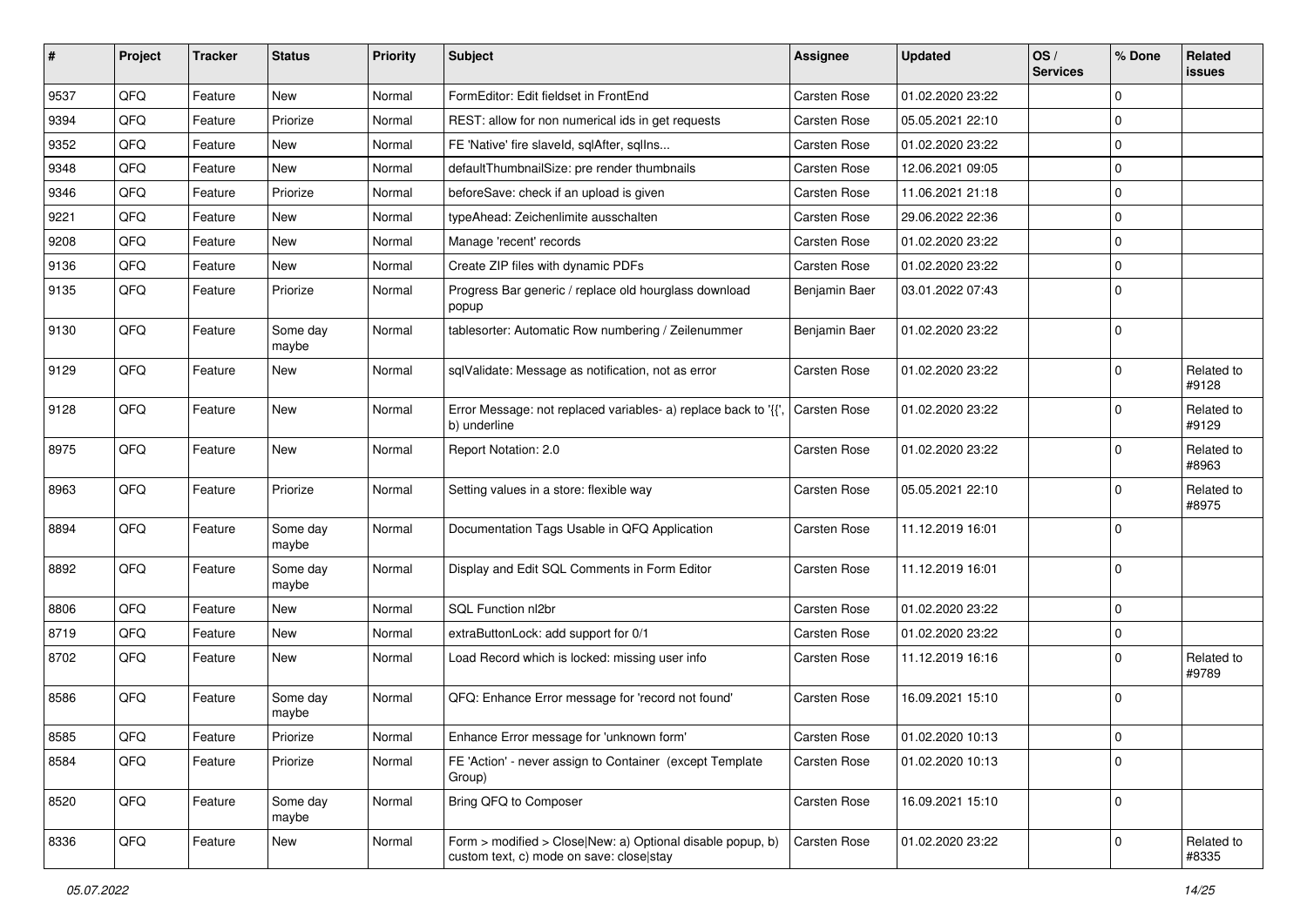| #    | Project | <b>Tracker</b> | <b>Status</b>     | <b>Priority</b> | <b>Subject</b>                                                             | <b>Assignee</b>     | <b>Updated</b>   | OS/<br><b>Services</b> | % Done      | Related<br>issues                                                      |
|------|---------|----------------|-------------------|-----------------|----------------------------------------------------------------------------|---------------------|------------------|------------------------|-------------|------------------------------------------------------------------------|
| 8277 | QFQ     | Feature        | Priorize          | Normal          | fe.parameter.default=                                                      | Carsten Rose        | 01.02.2020 23:17 |                        | $\Omega$    | Related to<br>#8113                                                    |
| 8217 | QFQ     | Feature        | New               | Normal          | if-elseif-else construct                                                   | <b>Carsten Rose</b> | 16.03.2021 18:41 |                        | $\Omega$    | Related to<br>#10716                                                   |
| 8187 | QFQ     | Feature        | New               | Normal          | Subrecord: enable/hide new button - make new/edit/delete<br>customizeable. | <b>Carsten Rose</b> | 06.03.2021 18:44 |                        | 0           | Related to<br>#11326                                                   |
| 8101 | QFQ     | Feature        | Some day<br>maybe | Normal          | Password hash: support further hashing methods                             | <b>Carsten Rose</b> | 16.09.2021 15:10 |                        | $\Omega$    |                                                                        |
| 8089 | QFQ     | Feature        | New               | Normal          | Copy/Paste for FormElements                                                | <b>Carsten Rose</b> | 01.02.2020 23:22 |                        | $\mathbf 0$ |                                                                        |
| 8056 | QFQ     | Feature        | Some day<br>maybe | Normal          | Termin Organisation (Reservation)                                          |                     | 01.02.2020 23:19 |                        | $\Omega$    | Related to<br>#8658                                                    |
| 8044 | QFQ     | Feature        | Priorize          | Normal          | Transaction: a) Form, b) Report                                            | <b>Carsten Rose</b> | 05.05.2021 22:14 |                        | 0           | Related to<br>#8043                                                    |
| 8034 | QFQ     | Feature        | Priorize          | Normal          | FormElement 'data': 22.22.2222 should not be accepted                      | <b>Carsten Rose</b> | 01.02.2020 10:13 |                        | 0           |                                                                        |
| 7965 | QFQ     | Feature        | Priorize          | Normal          | Input type 'text' with visual format - currency                            | Benjamin Baer       | 03.01.2022 07:45 |                        | $\Omega$    |                                                                        |
| 7924 | QFQ     | Feature        | New               | Normal          | Radio/Checkbox with Tooltip                                                | <b>Carsten Rose</b> | 01.02.2020 23:22 |                        | 0           |                                                                        |
| 7921 | QFQ     | Feature        | Some day<br>maybe | Normal          | Rest API Export: URL kuerzer machen                                        |                     | 01.02.2020 23:19 |                        | $\mathbf 0$ |                                                                        |
| 7920 | QFQ     | Feature        | New               | Normal          | FE: Syntax Highlight, Zeinlenumbruch                                       | <b>Carsten Rose</b> | 01.02.2020 10:03 |                        | 0           |                                                                        |
| 7812 | QFQ     | Feature        | New               | Normal          | FE 'Subrecord' - new option 'subrecordShowFilter',<br>'subrecordPaging'    | <b>Carsten Rose</b> | 01.02.2020 23:22 |                        | 0           |                                                                        |
| 7732 | QFQ     | Feature        | Some day<br>maybe | Normal          | Javascript: Lazy Loading der add on libs                                   | Benjamin Baer       | 08.06.2022 10:38 |                        | $\Omega$    | Related to<br>#12611,<br>Related to<br>#12490,<br>Related to<br>#10013 |
| 7730 | QFQ     | Feature        | Priorize          | Normal          | SELECT Box: title in between                                               | Benjamin Baer       | 01.02.2020 23:22 |                        | 0           |                                                                        |
| 7683 | QFQ     | Feature        | New               | Normal          | Special column names in '{{ SELECT  AS _link }}' should<br>be detected     | <b>Carsten Rose</b> | 01.02.2020 23:21 |                        | $\Omega$    |                                                                        |
| 7681 | QFQ     | Feature        | New               | Normal          | Optional switch off 'check for modified record'                            | Carsten Rose        | 01.02.2020 23:21 |                        | $\mathbf 0$ |                                                                        |
| 7660 | QFQ     | Feature        | New               | Normal          | IMAP: import mails to DB, move / delete mails                              | <b>Carsten Rose</b> | 01.02.2020 09:52 |                        | 0           |                                                                        |
| 7630 | QFQ     | Feature        | Priorize          | Normal          | detailed error message for simple upload                                   | Carsten Rose        | 01.02.2020 10:13 |                        | 0           |                                                                        |
| 7522 | QFQ     | Feature        | Priorize          | Normal          | Inserting default index.html to folder (Avoid Apache Indexing)             | Carsten Rose        | 01.02.2020 10:13 |                        | 0           |                                                                        |
| 7521 | QFQ     | Feature        | New               | Normal          | TemplateGroup: fe.type=upload                                              | Carsten Rose        | 01.02.2020 23:21 |                        | 0           | Related to<br>#9706                                                    |
| 7520 | QFQ     | Feature        | New               | Normal          | QR Code:  AS _qr ( AS _link)                                               | Carsten Rose        | 01.02.2020 23:22 |                        | 0           |                                                                        |
| 7519 | QFQ     | Feature        | New               | Normal          | Select: Multi                                                              | Carsten Rose        | 01.02.2020 23:22 |                        | 0           |                                                                        |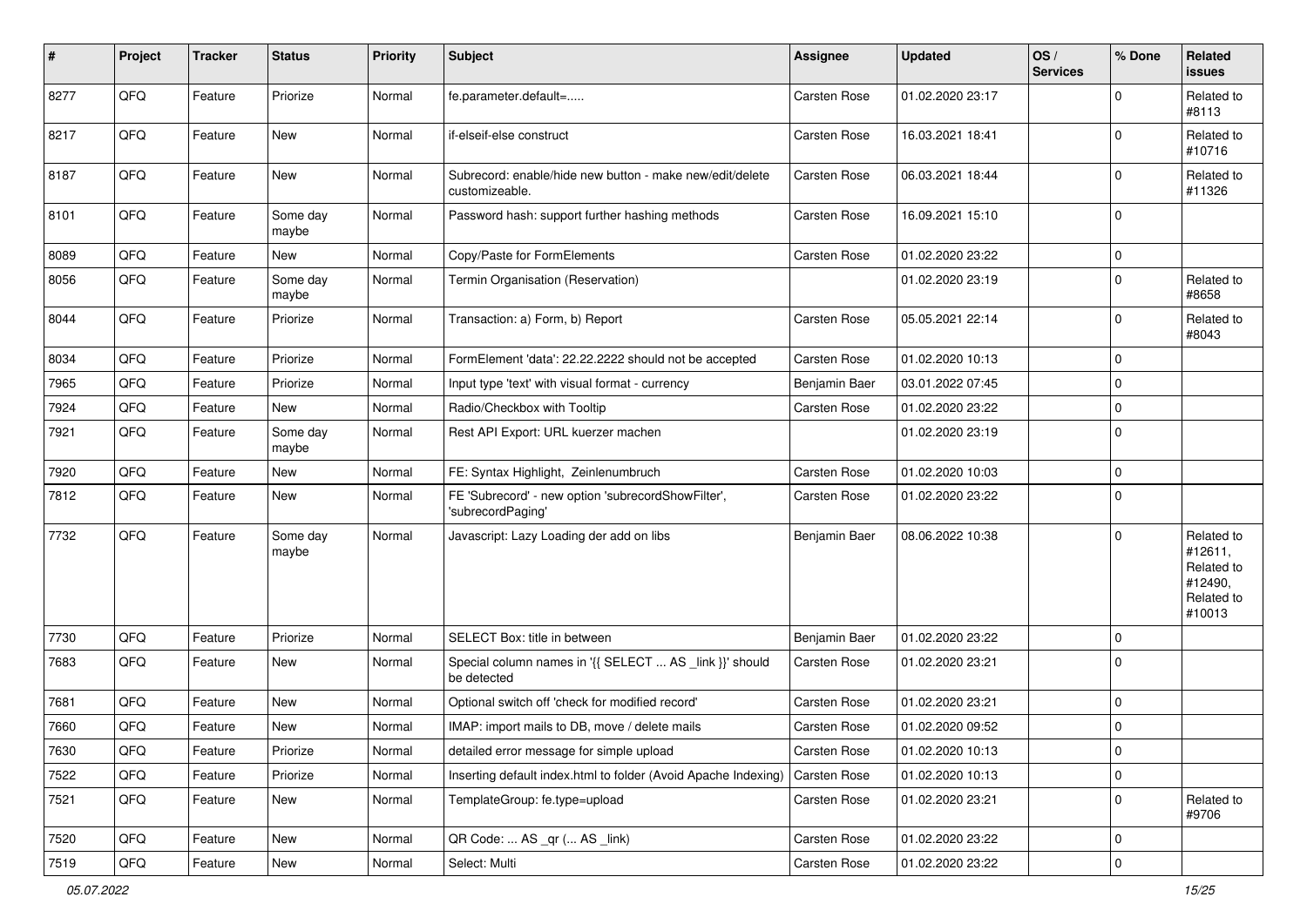| #    | Project        | <b>Tracker</b> | <b>Status</b>     | <b>Priority</b> | <b>Subject</b>                                                                                 | <b>Assignee</b>     | <b>Updated</b>   | OS/<br><b>Services</b> | % Done      | Related<br>issues         |
|------|----------------|----------------|-------------------|-----------------|------------------------------------------------------------------------------------------------|---------------------|------------------|------------------------|-------------|---------------------------|
| 7481 | QFQ            | Feature        | New               | Normal          | Detect 'BaseUrl' automatically                                                                 | <b>Carsten Rose</b> | 01.02.2020 23:21 |                        | $\mathbf 0$ |                           |
| 7480 | QFQ            | Feature        | <b>New</b>        | Normal          | Record History (Undo / Redo)                                                                   | <b>Carsten Rose</b> | 11.12.2019 16:16 |                        | $\mathbf 0$ | Related to<br>#2361       |
| 7453 | QFQ            | Feature        | Some day<br>maybe | Normal          | import / export forms QFQ                                                                      | Carsten Rose        | 16.09.2021 15:10 |                        | $\mathbf 0$ |                           |
| 7452 | QFQ            | Feature        | Some day<br>maybe | Normal          | automate deployment new QFQ version                                                            | <b>Carsten Rose</b> | 16.09.2021 15:10 |                        | $\mathbf 0$ |                           |
| 7342 | QFQ            | Feature        | New               | Normal          | add content = hide_this                                                                        | Carsten Rose        | 01.02.2020 23:21 |                        | $\mathbf 0$ |                           |
| 7336 | QFQ            | Feature        | Some day<br>maybe | Normal          | PDF Upload: disallow PDFs with specific Meta information                                       | <b>Carsten Rose</b> | 11.12.2019 16:01 |                        | $\mathbf 0$ |                           |
| 7290 | QFQ            | Feature        | Priorize          | Normal          | FormEditor: title as textarea if LEN(title)>60                                                 | <b>Carsten Rose</b> | 01.02.2020 10:13 |                        | $\mathbf 0$ | Blocked by<br>#7682       |
| 7280 | QFQ            | Feature        | <b>New</b>        | Normal          | recently used table                                                                            | <b>Carsten Rose</b> | 01.02.2020 23:21 |                        | $\mathbf 0$ |                           |
| 7278 | QFQ            | Feature        | Some day<br>maybe | Normal          | Form: Wert vordefinieren der immer gesetzt wird                                                |                     | 02.05.2021 09:27 |                        | $\mathbf 0$ |                           |
| 7239 | QFQ            | Feature        | New               | Normal          | TinyMCE: html tag whitelist                                                                    | <b>Carsten Rose</b> | 01.02.2020 23:21 |                        | $\mathbf 0$ | Related to<br>#14320      |
| 7229 | QFQ            | Feature        | Some day<br>maybe | Normal          | New FormElement.type: Button                                                                   |                     | 01.02.2021 12:32 |                        | $\mathbf 0$ |                           |
| 7217 | QFQ            | Feature        | Priorize          | Normal          | Download: notice User if `_sip=?` is missing                                                   | <b>Carsten Rose</b> | 01.02.2020 10:13 |                        | $\mathbf 0$ |                           |
| 7175 | QFQ            | Feature        | <b>New</b>        | Normal          | Upload: md5 hash as filename                                                                   | <b>Carsten Rose</b> | 01.02.2020 23:21 |                        | 0           |                           |
| 7119 | QFQ            | Feature        | New               | Normal          | Upload: scaleDownWidth, scaleDownHeight                                                        | <b>Carsten Rose</b> | 01.02.2020 23:21 |                        | 0           |                           |
| 7109 | QFQ            | Feature        | <b>New</b>        | Normal          | Dynamic Updates: row/element hide                                                              | <b>Carsten Rose</b> | 01.02.2020 23:22 |                        | $\mathbf 0$ | Has<br>duplicate<br>#4081 |
| 7108 | QFQ            | Feature        | Some day<br>maybe | Normal          | QFQ Wrap Elements                                                                              |                     | 11.12.2019 16:01 |                        | $\mathbf 0$ |                           |
| 7107 | QFQ            | Feature        | Some day<br>maybe | Normal          | Showcase Registration Tool: Anmeldung / Administration :<br>Liste Anmeldungen / Emaileinaldung | <b>Carsten Rose</b> | 11.12.2019 16:01 |                        | $\mathbf 0$ |                           |
| 7106 | QFQ            | Feature        | Some day<br>maybe | Normal          | Beispiel Nummerierung von Rows in Report                                                       |                     | 11.12.2019 16:01 |                        | $\mathbf 0$ |                           |
| 7105 | QFQ            | Feature        | Some day<br>maybe | Normal          | Beispiel wie man in einer zweiten Tabelle speichert.                                           |                     | 11.12.2019 16:01 |                        | 0           |                           |
| 7104 | QFQ            | Feature        | Some day<br>maybe | Normal          | Manual: hint about escaping if '\r' appears in mail body                                       |                     | 11.12.2019 16:01 |                        | $\mathbf 0$ |                           |
| 7102 | QFQ            | Feature        | New               | Normal          | Comment sign in report: '#' and '--'                                                           | Carsten Rose        | 01.02.2020 23:21 |                        | 0           |                           |
| 7100 | $\mathsf{QFQ}$ | Feature        | Some day<br>maybe | Normal          | Download: log access, max downloads, time limit                                                |                     | 01.02.2020 23:19 |                        | 0           |                           |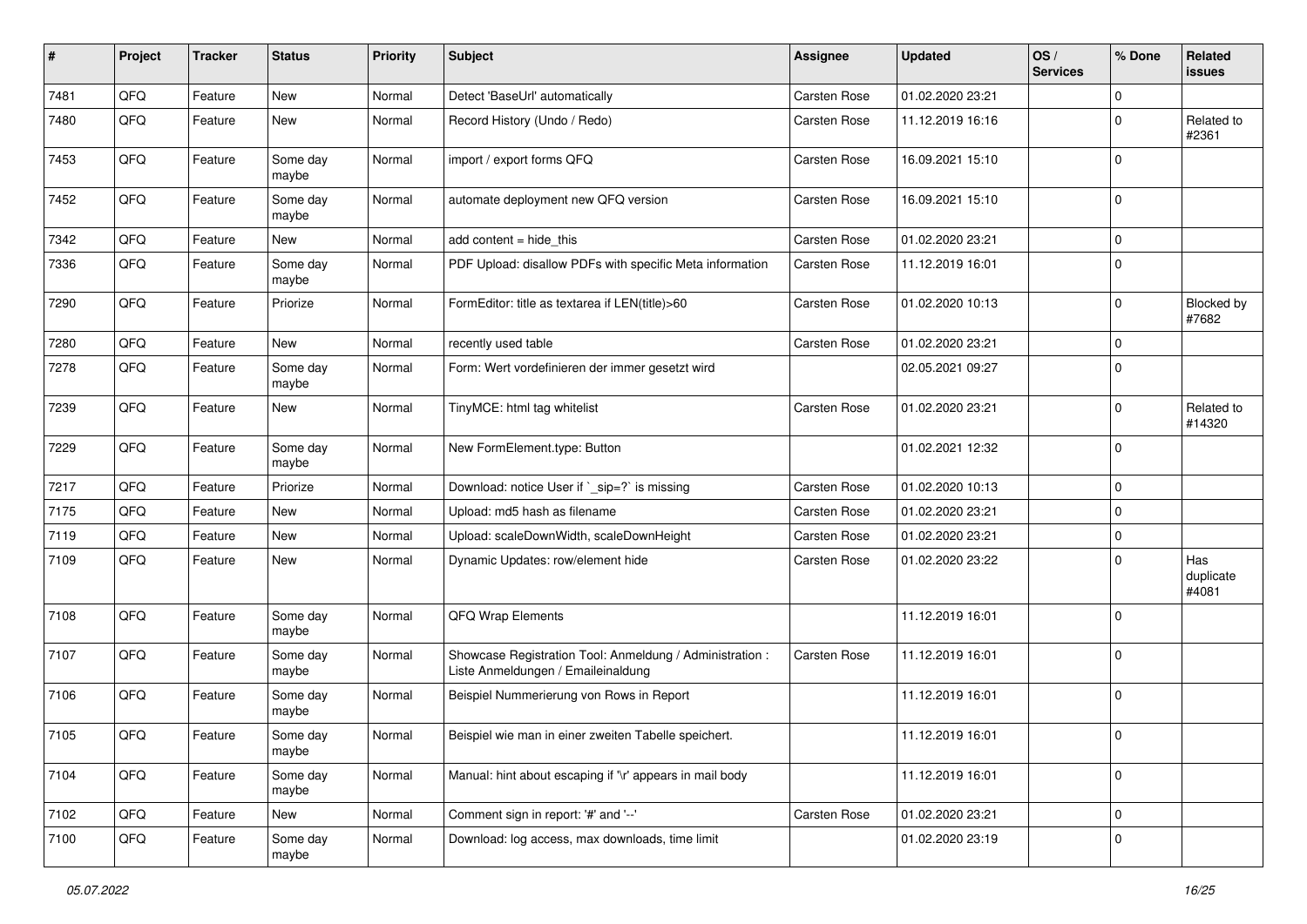| #    | Project | <b>Tracker</b> | <b>Status</b>     | <b>Priority</b> | <b>Subject</b>                                                                                                             | <b>Assignee</b>     | <b>Updated</b>   | OS/<br><b>Services</b> | % Done         | Related<br>issues                           |
|------|---------|----------------|-------------------|-----------------|----------------------------------------------------------------------------------------------------------------------------|---------------------|------------------|------------------------|----------------|---------------------------------------------|
| 7099 | QFQ     | Feature        | <b>New</b>        | Normal          | Redesign FormEditor                                                                                                        | Carsten Rose        | 01.02.2020 23:21 |                        | $\Omega$       |                                             |
| 6998 | QFQ     | Feature        | Priorize          | Normal          | Form: with debug=on show column information as tooltip of<br>column label                                                  | <b>Carsten Rose</b> | 01.02.2020 10:13 |                        | $\Omega$       |                                             |
| 6992 | QFQ     | Feature        | Some day<br>maybe | Normal          | DB exception: Syntax Highlight                                                                                             |                     | 11.12.2019 16:01 |                        | 0              | Related to<br>#5450                         |
| 6972 | QFQ     | Feature        | Some day<br>maybe | Normal          | Fabric Clipboard / cross browser tab                                                                                       | Benjamin Baer       | 01.02.2020 23:21 |                        | $\Omega$       |                                             |
| 6970 | QFQ     | Feature        | Some day<br>maybe | Normal          | tablesorter: default fuer 'sortReset' aendern von 'Ctrl' zu 'Alt'                                                          | Benjamin Baer       | 01.02.2020 23:21 |                        | $\Omega$       |                                             |
| 6870 | QFQ     | Feature        | Priorize          | Normal          | Click on '_link' triggers an API call                                                                                      | Benjamin Baer       | 03.01.2022 08:25 |                        | $\Omega$       |                                             |
| 6855 | QFQ     | Feature        | New               | Normal          | With {{feUser:U}}!={{feUser:T}}: Save / Delete: only possible<br>with {{feUserSave:U}}='yes' and '{{feUserDelete:U}}='yes' | <b>Carsten Rose</b> | 01.02.2020 23:21 |                        | 0              |                                             |
| 6801 | QFQ     | Feature        | Priorize          | Normal          | Fabric: Maximize / FullIscreen                                                                                             | Benjamin Baer       | 21.03.2022 09:56 |                        | $\Omega$       |                                             |
| 6765 | QFQ     | Feature        | New               | Normal          | Moeglichkeit via QFQ eigene Logs zu schreiben                                                                              | Carsten Rose        | 01.02.2020 23:21 |                        | $\Omega$       |                                             |
| 6723 | QFQ     | Feature        | New               | Normal          | Report QFQ Installation and Version                                                                                        | <b>Carsten Rose</b> | 12.06.2021 09:07 |                        | 0              |                                             |
| 6715 | QFQ     | Feature        | Some day<br>maybe | Normal          | Code-Refactoring: dbArray vereinheitlichen                                                                                 | <b>Carsten Rose</b> | 11.12.2019 16:02 |                        | $\Omega$       |                                             |
| 6704 | QFQ     | Feature        | Some day<br>maybe | Normal          | Upload Mode: Bilder in Notizen rechts sollen aktuellen<br>Upload repräsentieren.                                           |                     | 01.02.2020 23:19 |                        | $\Omega$       | Related to<br>#3264                         |
| 6602 | QFQ     | Feature        | <b>New</b>        | Normal          | Formlet: in Report auf Mausklick ein mini-form oeffnen                                                                     | <b>Carsten Rose</b> | 11.12.2019 16:16 |                        | $\Omega$       |                                             |
| 6594 | QFQ     | Feature        | New               | Normal          | Excel: on download, check if there is a valid sip                                                                          | <b>Carsten Rose</b> | 01.02.2020 23:21 |                        | $\Omega$       |                                             |
| 6515 | QFQ     | Feature        | Some day<br>maybe | Normal          | Formular: Felder dynamisch ein/ausblenden                                                                                  |                     | 11.12.2019 16:02 |                        | $\Omega$       |                                             |
| 6437 | QFQ     | Feature        | New               | Normal          | Neuer Mode Button bei FormElementen                                                                                        | <b>Carsten Rose</b> | 01.02.2020 23:21 |                        | $\Omega$       | Related to<br>#9668,<br>Blocked by<br>#9678 |
| 6299 | QFQ     | Feature        | Some dav<br>maybe | Normal          | Attack detection: log table with invalid SIP access                                                                        |                     | 11.12.2019 16:02 |                        | $\Omega$       | Related to<br>#3947                         |
| 6292 | QFQ     | Feature        | New               | Normal          | Download: File speichern mit Hash aber original Filename in<br>der Datenbank vermerken fuer Downloads                      | <b>Carsten Rose</b> | 01.02.2020 23:21 |                        | $\Omega$       |                                             |
| 6289 | QFQ     | Feature        | New               | Normal          | Form: Log                                                                                                                  | Carsten Rose        | 01.02.2020 23:21 |                        | $\overline{0}$ |                                             |
| 6288 | QFQ     | Feature        | Some day<br>maybe | Normal          | Best Practice: Erklaeren wie man ein Formular ganz in<br>'weiss' erstellen kann                                            |                     | 11.12.2019 16:02 |                        | 0              |                                             |
| 6261 | QFQ     | Feature        | New               | Normal          | Persistent SIP                                                                                                             | Carsten Rose        | 12.06.2021 09:07 |                        | $\Omega$       | Related to<br>#10819                        |
| 6250 | QFQ     | Feature        | In Progress       | Normal          | Enhance layout: a) Subrecord, b) Subrecord-Title                                                                           | Carsten Rose        | 01.02.2020 23:22 |                        | 0              | Related to<br>#5391                         |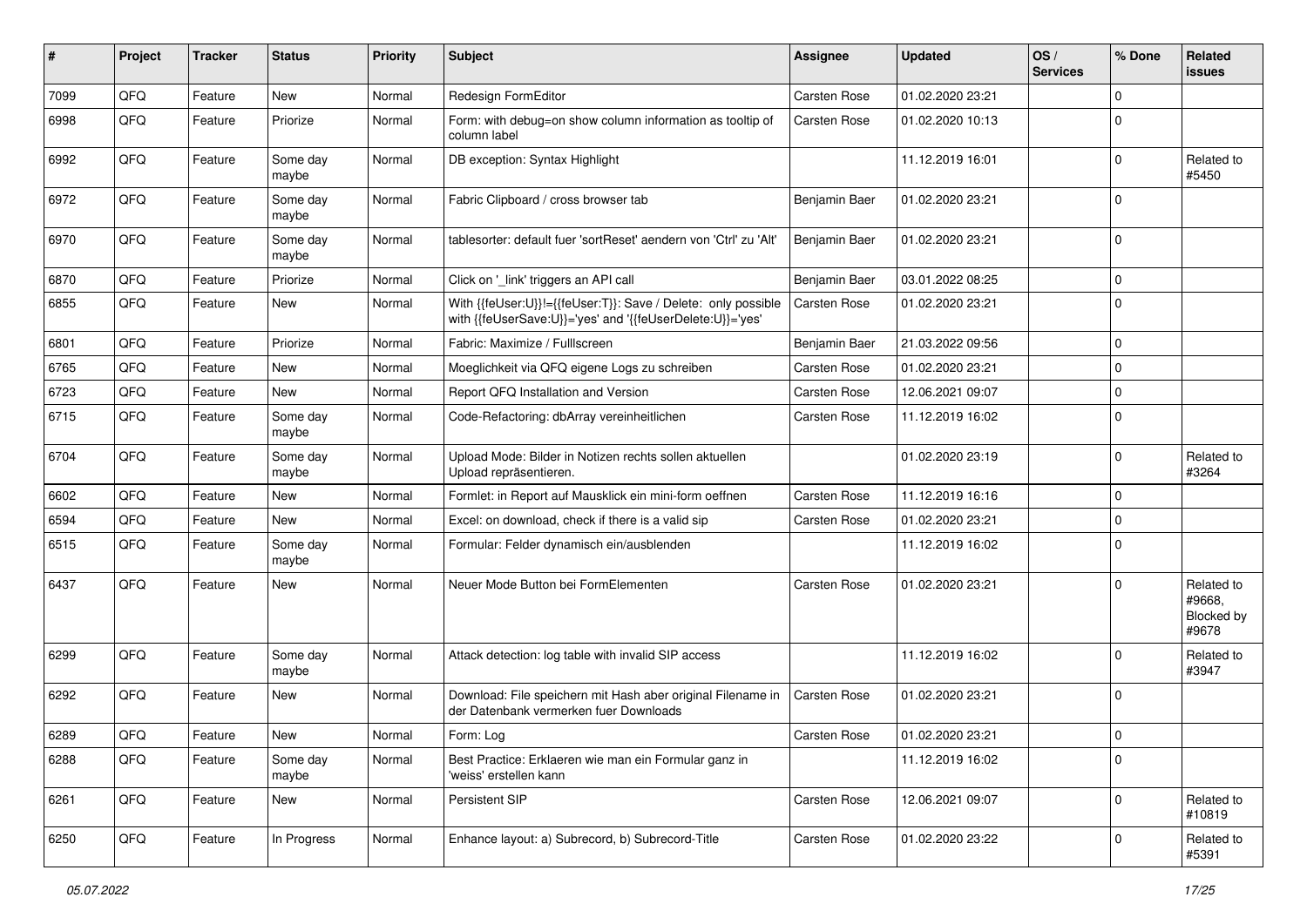| #    | Project | <b>Tracker</b> | <b>Status</b>     | <b>Priority</b> | <b>Subject</b>                                                                    | <b>Assignee</b>     | <b>Updated</b>   | OS/<br><b>Services</b> | % Done      | <b>Related</b><br><b>issues</b>             |
|------|---------|----------------|-------------------|-----------------|-----------------------------------------------------------------------------------|---------------------|------------------|------------------------|-------------|---------------------------------------------|
| 6224 | QFQ     | Feature        | Priorize          | Normal          | Dynamic update: fade in/out fields                                                | Benjamin Baer       | 21.03.2022 09:50 |                        | $\Omega$    |                                             |
| 6084 | QFQ     | Feature        | Some day<br>maybe | Normal          | New escape type: 'D' - convert date                                               |                     | 01.02.2020 23:19 |                        | $\Omega$    |                                             |
| 6083 | QFQ     | Feature        | Some day<br>maybe | Normal          | Dynamic Update: Value Check via SQL                                               |                     | 11.12.2019 16:02 |                        | $\Omega$    |                                             |
| 5983 | QFQ     | Feature        | Some day<br>maybe | Normal          | Form Submit (save & update): normalize date/-time FE                              | Carsten Rose        | 01.02.2020 23:19 |                        | $\Omega$    |                                             |
| 5942 | QFQ     | Feature        | Priorize          | Normal          | 'L' and 'type': append to links, generate via '_link' by using 'u:'               | <b>Carsten Rose</b> | 01.02.2020 10:13 |                        | $\Omega$    |                                             |
| 5923 | QFQ     | Feature        | Some day<br>maybe | Normal          | fillStoreSystemBySqlLate                                                          |                     | 01.02.2020 23:19 |                        | $\mathbf 0$ |                                             |
| 5895 | QFQ     | Feature        | Some day<br>maybe | Normal          | Tutorial: List of all QFQ Features                                                |                     | 01.02.2020 23:19 |                        | $\mathbf 0$ |                                             |
| 5894 | QFQ     | Feature        | Feedback          | Normal          | Typeahead in Report: show/hide rows dynamically                                   | <b>Carsten Rose</b> | 18.02.2022 08:50 |                        | $\Omega$    | Related to<br>#5893.<br>Related to<br>#5885 |
| 5893 | QFQ     | Feature        | Some day<br>maybe | Normal          | Edit on double-click                                                              |                     | 01.02.2020 23:19 |                        | $\Omega$    | Related to<br>#5894                         |
| 5892 | QFQ     | Feature        | Some day<br>maybe | Normal          | QFQ should use T3 API to manipulate FE GROUP<br>membership                        |                     | 01.02.2020 23:20 |                        | $\Omega$    |                                             |
| 5852 | QFQ     | Feature        | Some day<br>maybe | Normal          | Logging: mail.log / sql.log - im FE anzeigen und via AJAX<br>aktualisieren        | <b>Carsten Rose</b> | 01.02.2020 23:19 |                        | $\Omega$    | Related to<br>#5885                         |
| 5851 | QFQ     | Feature        | Some day<br>maybe | Normal          | Queue System implementieren: MQTT, RabbitMQ                                       |                     | 01.02.2020 23:20 |                        | $\Omega$    | Related to<br>#5715                         |
| 5850 | QFQ     | Feature        | Some day<br>maybe | Normal          | Deployment: In QFQ Doc best practice fuer zeitgemaesses<br>Deployment beschreiben |                     | 01.02.2020 23:20 |                        | $\Omega$    |                                             |
| 5805 | QFQ     | Feature        | Some day<br>maybe | Normal          | TypeAHead SQL value instead of key stored                                         |                     | 01.02.2020 23:19 |                        | $\Omega$    | Related to<br>#5444                         |
| 5783 | QFQ     | Feature        | Some day<br>maybe | Normal          | <b>BPMN View/Edit</b>                                                             |                     | 11.12.2019 16:02 |                        | $\mathbf 0$ |                                             |
| 5782 | QFQ     | Feature        | <b>New</b>        | Normal          | NextCloud API                                                                     | Carsten Rose        | 01.02.2020 10:02 |                        | $\Omega$    |                                             |
| 5695 | QFQ     | Feature        | In Progress       | Normal          | Multiform                                                                         | Carsten Rose        | 02.01.2021 18:38 |                        | $\Omega$    |                                             |
| 5665 | QFQ     | Feature        | Some day<br>maybe | Normal          | Versuch das '{{!' nicht mehr noetig ist.                                          | Carsten Rose        | 01.02.2020 23:20 |                        | $\Omega$    | Related to<br>#7432,<br>Related to<br>#7434 |
| 5579 | QFQ     | Feature        | Some day<br>maybe | Normal          | Enhance Doc / Presentation: variable type 'link column type'                      | Carsten Rose        | 01.02.2020 23:19 |                        | $\Omega$    |                                             |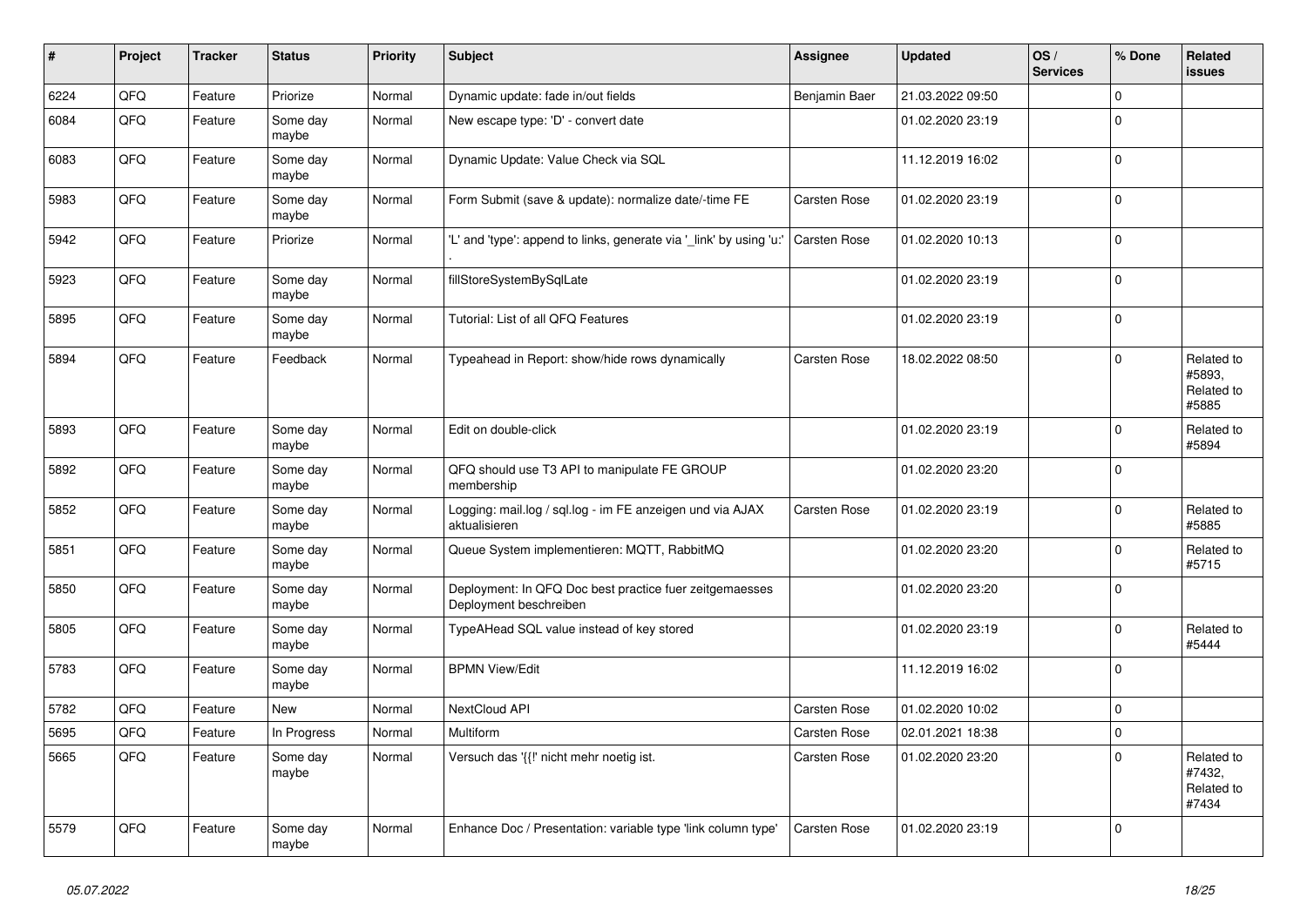| $\pmb{\#}$ | Project | <b>Tracker</b> | <b>Status</b>     | <b>Priority</b> | <b>Subject</b>                                                                                     | <b>Assignee</b>     | <b>Updated</b>   | OS/<br><b>Services</b> | % Done      | <b>Related</b><br><b>issues</b> |
|------------|---------|----------------|-------------------|-----------------|----------------------------------------------------------------------------------------------------|---------------------|------------------|------------------------|-------------|---------------------------------|
| 5562       | QFQ     | Feature        | Priorize          | Normal          | Drag'n'Drop fuer Uploads                                                                           | Benjamin Baer       | 21.03.2022 09:52 |                        | $\Omega$    | Related to<br>#9706             |
| 5548       | QFQ     | Feature        | Some day<br>maybe | Normal          | 801 Textfiles/Scriptfiles als Thumbnail                                                            | <b>Carsten Rose</b> | 07.03.2022 16:26 |                        | $\Omega$    |                                 |
| 5480       | QFQ     | Feature        | Some day<br>maybe | Normal          | QFQ: Dokumentation mit Screenshots versehen                                                        | Carsten Rose        | 01.02.2020 23:20 |                        | $\Omega$    | Related to<br>#9879             |
| 5455       | QFQ     | Feature        | Some day<br>maybe | Normal          | Mail Redirects grld abhaengig                                                                      |                     | 01.02.2020 23:20 |                        | $\Omega$    |                                 |
| 5452       | QFQ     | Feature        | Some day<br>maybe | Normal          | Thumbnails from PDF: bad quality                                                                   |                     | 01.02.2020 23:20 |                        | $\Omega$    |                                 |
| 5428       | QFQ     | Feature        | Some day<br>maybe | Normal          | secure thumbnail: late render on access.                                                           | <b>Carsten Rose</b> | 01.02.2020 23:20 |                        | $\Omega$    |                                 |
| 5389       | QFQ     | Feature        | Some day<br>maybe | Normal          | QFQ Design: Multline label / note                                                                  | Benjamin Baer       | 01.02.2020 23:19 |                        | $\Omega$    |                                 |
| 5366       | QFQ     | Feature        | Priorize          | Normal          | Saving with keyboard shortcuts                                                                     | Benjamin Baer       | 21.03.2022 09:47 |                        | $\mathbf 0$ |                                 |
| 5345       | QFQ     | Feature        | New               | Normal          | Report: UPDATE / INSERT / DELETE statements should<br>trigger subqueries, depending on the result. | Carsten Rose        | 27.05.2020 16:11 |                        | $\mathbf 0$ |                                 |
| 5342       | QFQ     | Feature        | Some day<br>maybe | Normal          | link - with HTML Attributes                                                                        |                     | 01.02.2020 23:20 |                        | $\Omega$    | Related to<br>#14077            |
| 5160       | QFQ     | Feature        | Some day<br>maybe | Normal          | QFQ collaborative / together.js, ShareJS, y-js, collaborative,                                     |                     | 11.12.2019 16:02 |                        | $\Omega$    |                                 |
| 5132       | QFQ     | Feature        | Some day<br>maybe | Normal          | Error Message sendmail missing attachment: more details                                            | <b>Carsten Rose</b> | 01.02.2020 23:19 |                        | $\Omega$    |                                 |
| 5131       | QFQ     | Feature        | <b>New</b>        | Normal          | Activate Spin Gear ('wait/busy' indicator) via LINK attribute                                      | <b>Carsten Rose</b> | 01.02.2020 23:21 |                        | $\mathbf 0$ |                                 |
| 5129       | QFQ     | Feature        | Some day<br>maybe | Normal          | Reports: SQL fuer x Achse und y Achse                                                              |                     | 11.12.2019 16:02 |                        | $\Omega$    |                                 |
| 5024       | QFQ     | Feature        | Some day<br>maybe | Normal          | Fabric: Generate PDF with edits                                                                    | Benjamin Baer       | 01.02.2020 23:20 |                        | $\mathbf 0$ | Related to<br>#10704            |
| 4974       | QFQ     | Feature        | Some day<br>maybe | Normal          | Long polling - inform all listening clients of changes                                             |                     | 11.12.2019 16:02 |                        | $\Omega$    |                                 |
| 4956       | QFQ     | Feature        | Some day<br>maybe | Normal          | Sendmail: Benutzerdefinierte Headers                                                               | Carsten Rose        | 11.12.2019 16:02 |                        | $\Omega$    |                                 |
| 4872       | QFQ     | Feature        | Some day<br>maybe | Normal          | Fields of Typo3 page available in STORE_TYPO3                                                      | <b>Carsten Rose</b> | 01.02.2020 23:19 |                        | $\Omega$    |                                 |
| 4869       | QFQ     | Feature        | Some day<br>maybe | Normal          | Dynamic Update (show, hide, readonly?, required?) for<br>Template Group Elements                   | <b>Carsten Rose</b> | 01.02.2020 23:19 |                        | $\Omega$    | Related to<br>#4865             |
| 4839       | QFQ     | Feature        | Some day<br>maybe | Normal          | qfq-handle in <head> Abschnitt</head>                                                              | Carsten Rose        | 11.12.2019 16:02 |                        | $\Omega$    |                                 |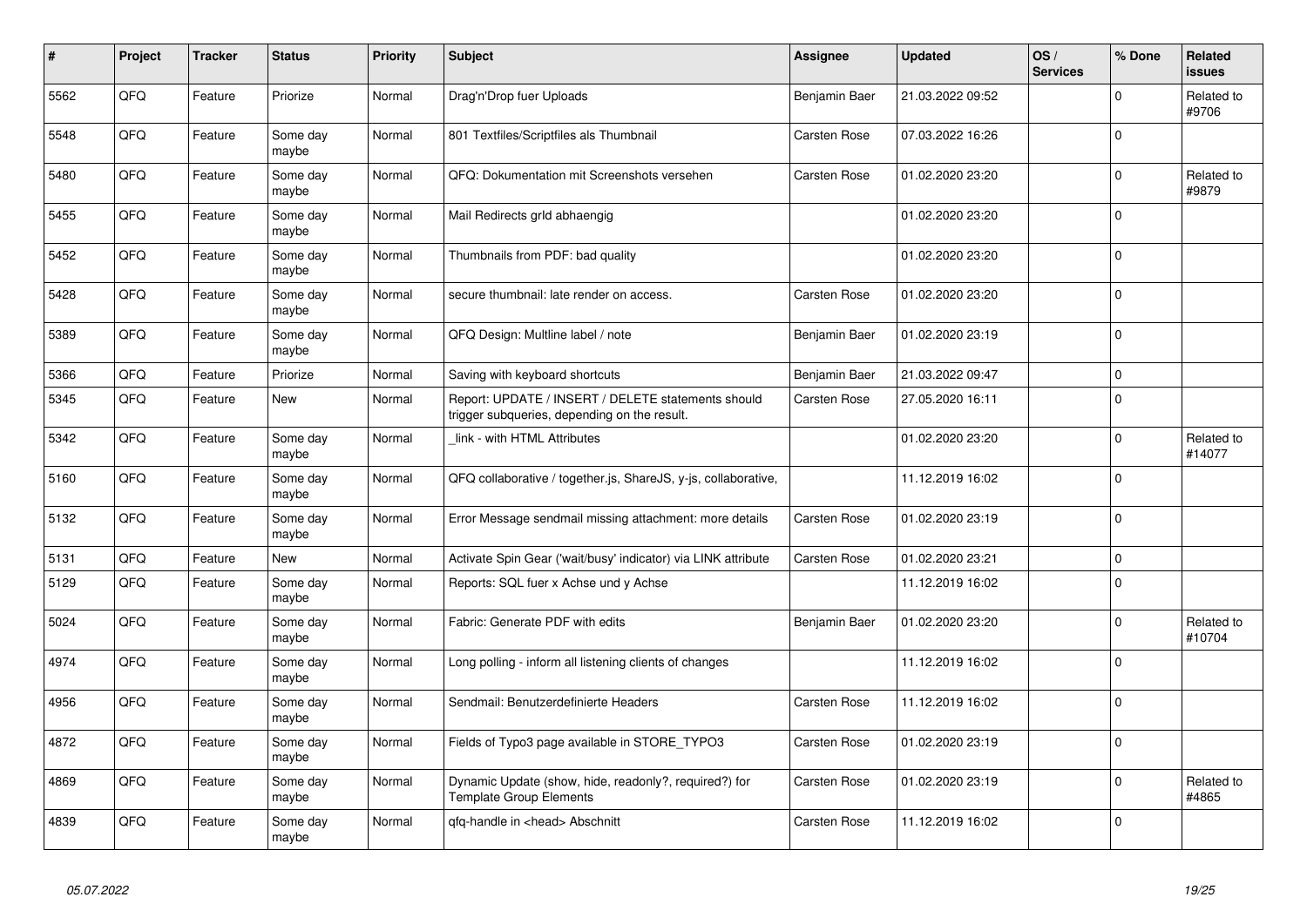| $\vert$ # | Project | <b>Tracker</b> | <b>Status</b>     | <b>Priority</b> | Subject                                                                                                                                                       | <b>Assignee</b>     | <b>Updated</b>   | OS/<br><b>Services</b> | % Done      | Related<br><b>issues</b>                    |
|-----------|---------|----------------|-------------------|-----------------|---------------------------------------------------------------------------------------------------------------------------------------------------------------|---------------------|------------------|------------------------|-------------|---------------------------------------------|
| 4816      | QFQ     | Feature        | Some day<br>maybe | Normal          | Templates for QFQ Reports (Tables, Radios, )                                                                                                                  |                     | 01.02.2020 23:20 |                        | $\Omega$    |                                             |
| 4757      | QFQ     | Feature        | Some day<br>maybe | Normal          | Test subrecord: download links ok? Links ok?                                                                                                                  | Carsten Rose        | 01.02.2020 23:20 |                        | $\Omega$    |                                             |
| 4719      | QFQ     | Feature        | Some day<br>maybe | Normal          | Custom Message in Client in case of 'Browser tab close,<br>modification will be lost'                                                                         |                     | 01.02.2020 23:20 |                        | $\Omega$    |                                             |
| 4652      | QFQ     | Feature        | Some day<br>maybe | Normal          | UZH CD: Weiterleitung auf benutzerdefinierte 403/404 Seite                                                                                                    | <b>Carsten Rose</b> | 01.02.2020 23:20 |                        | $\Omega$    |                                             |
| 4650      | QFQ     | Feature        | Some day<br>maybe | Normal          | Convert html to doc/rtf                                                                                                                                       | Carsten Rose        | 01.02.2020 23:20 |                        | $\Omega$    | Related to<br>#10704                        |
| 4640      | QFQ     | Feature        | Some day<br>maybe | Normal          | Rename System Forms                                                                                                                                           |                     | 01.02.2020 23:20 |                        | $\Omega$    |                                             |
| 4627      | QFQ     | Feature        | Some day<br>maybe | Normal          | dbupdate: all tables - check 'create', 'modified' if it is possible<br>to change to default 'CURRENT_TIMESTAMP' and modified<br>'ON UPDATE CURRENT_TIMESTAMP' |                     | 01.02.2020 23:20 |                        | $\Omega$    |                                             |
| 4626      | QFQ     | Feature        | Some day<br>maybe | Normal          | Mobile View: 'classBody=qfq-form-right' makes no sense                                                                                                        |                     | 01.02.2020 23:20 |                        | $\Omega$    |                                             |
| 4606      | QFQ     | Feature        | Some day<br>maybe | Normal          | link: qualifier to render bootstrap button                                                                                                                    | <b>Carsten Rose</b> | 01.02.2020 23:19 |                        | $\Omega$    |                                             |
| 4551      | QFQ     | Feature        | Some day<br>maybe | Normal          | Set 'pills' via dynamicUpdate to show/hide/disabled                                                                                                           |                     | 01.02.2020 23:20 |                        | $\mathbf 0$ | Related to<br>#3752                         |
| 4536      | QFQ     | Feature        | Some day<br>maybe | Normal          | FE upload: problem with delete if mutliple uploads an<br>FE.name="                                                                                            |                     | 01.02.2020 23:20 |                        | $\Omega$    |                                             |
| 4446      | QFQ     | Feature        | Some day<br>maybe | Normal          | New FE get same feldContainerId as last modifed FE                                                                                                            |                     | 01.02.2020 23:20 |                        | $\Omega$    |                                             |
| 4445      | QFQ     | Feature        | Some day<br>maybe | Normal          | template group: Option to simulate fieldset                                                                                                                   |                     | 28.06.2021 14:11 |                        | $\Omega$    |                                             |
| 4444      | QFQ     | Feature        | Some day<br>maybe | Normal          | FE.type=upload: detect mime type                                                                                                                              |                     | 11.12.2019 16:02 |                        | $\mathbf 0$ | Related to<br>#4303                         |
| 4443      | QFQ     | Feature        | Some day<br>maybe | Normal          | Form: multiple secondary tables                                                                                                                               |                     | 01.02.2020 23:20 |                        | $\Omega$    |                                             |
| 4442      | QFQ     | Feature        | Some day<br>maybe | Normal          | Special Column Name: link - new symbol G (Glyph) to<br>choose any available symbol                                                                            |                     | 11.12.2019 16:02 |                        | $\mathbf 0$ |                                             |
| 4440      | QFQ     | Feature        | Some day<br>maybe | Normal          | Manual.rst: explain how to. expand PHP Session to 4h                                                                                                          |                     | 11.12.2019 16:02 |                        | $\mathbf 0$ |                                             |
| 4439      | QFQ     | Feature        | Some day<br>maybe | Normal          | Log: report all actions fired by an FE Element, incl. the<br>original directive (slaveld, sqllnsert, )                                                        |                     | 01.02.2020 23:20 |                        | $\Omega$    | Related to<br>#4432,<br>Related to<br>#5458 |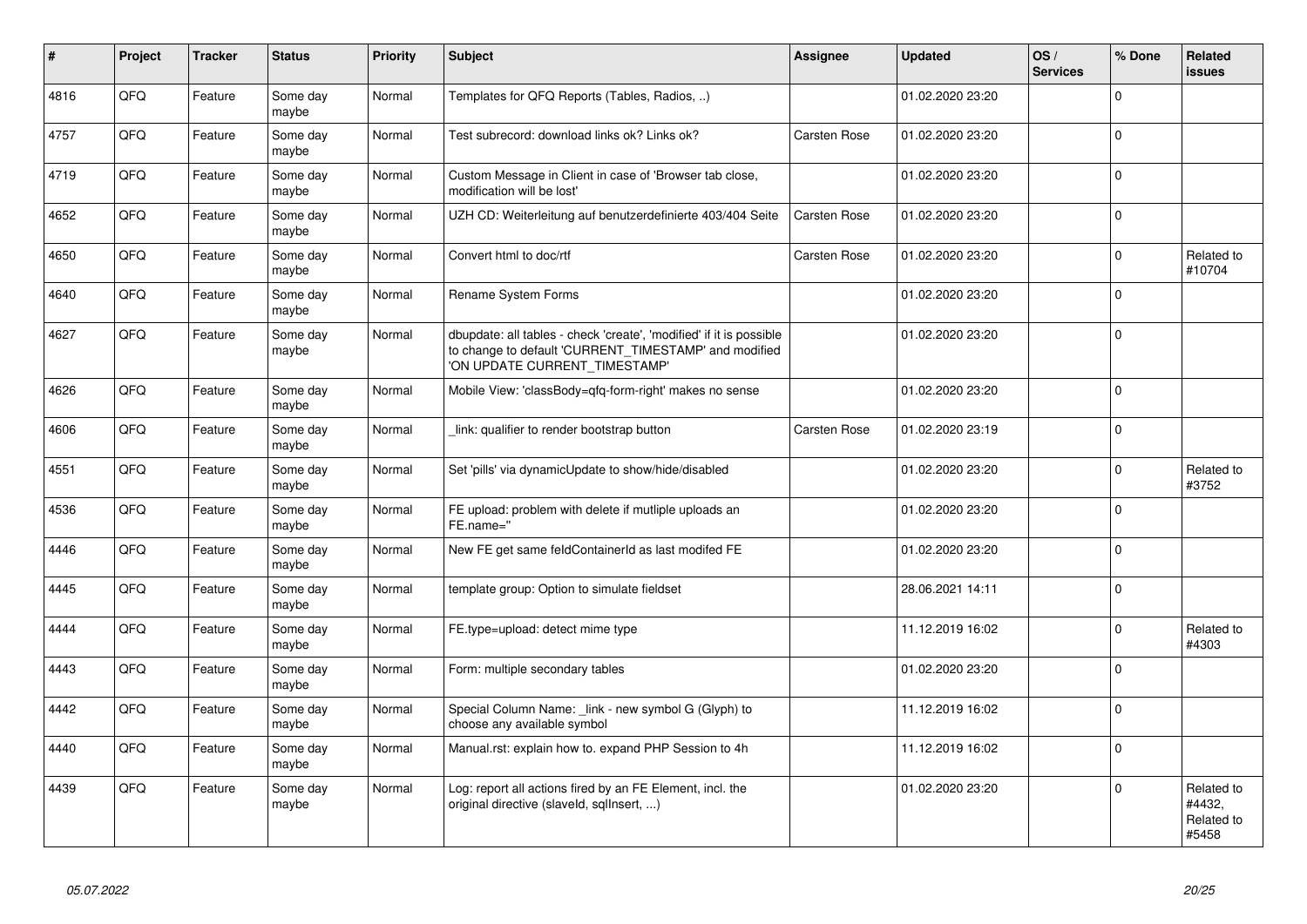| ∦    | Project | <b>Tracker</b> | <b>Status</b>     | <b>Priority</b> | <b>Subject</b>                                                                                                          | <b>Assignee</b>     | <b>Updated</b>   | OS/<br><b>Services</b> | % Done      | <b>Related</b><br>issues                    |
|------|---------|----------------|-------------------|-----------------|-------------------------------------------------------------------------------------------------------------------------|---------------------|------------------|------------------------|-------------|---------------------------------------------|
| 4435 | QFQ     | Feature        | Some day<br>maybe | Normal          | Report: striptags - specify allowed tags                                                                                |                     | 01.02.2020 23:20 |                        | $\Omega$    |                                             |
| 4433 | QFQ     | Feature        | Some day<br>maybe | Normal          | Log when SIP will be destroyed by QFQ for any (security)<br>reason                                                      |                     | 01.02.2020 23:20 |                        | $\Omega$    | Related to<br>#4432,<br>Related to<br>#5458 |
| 4420 | QFQ     | Feature        | Some day<br>maybe | Normal          | Client: Local Storage - store the changes of a form, local in<br>the browser.                                           | Benjamin Baer       | 11.12.2019 16:02 |                        | $\Omega$    |                                             |
| 4413 | QFQ     | Feature        | New               | Normal          | fieldset: show/hidden, modeSql, dynamicUpdate                                                                           | <b>Carsten Rose</b> | 09.02.2022 15:19 |                        | $\Omega$    |                                             |
| 4365 | QFQ     | Feature        | Some day<br>maybe | Normal          | Multi Language: new way of config                                                                                       | Carsten Rose        | 01.02.2020 23:20 |                        | $\Omega$    |                                             |
| 4349 | QFQ     | Feature        | Some day<br>maybe | Normal          | link download: downloaded external URL to<br>deliver/concatenate - check mimetipe and handle it correctly               | <b>Carsten Rose</b> | 11.12.2019 16:02 |                        | $\Omega$    |                                             |
| 4343 | QFQ     | Feature        | Some day<br>maybe | Normal          | Link: Classifier to add 'attributes'                                                                                    | <b>Carsten Rose</b> | 01.02.2020 23:20 |                        | $\Omega$    | Related to<br>#14077                        |
| 4330 | QFQ     | Feature        | Some day<br>maybe | Normal          | Error Message: report missing {{ / }} in sqlUpdate, sqlInsert,<br>sqlDelete, sqlAfter, sqlBefore in FE action elements. | <b>Carsten Rose</b> | 01.02.2020 23:20 |                        | $\Omega$    |                                             |
| 4259 | QFQ     | Feature        | Some day<br>maybe | Normal          | Instant trigger a cron job                                                                                              | <b>Carsten Rose</b> | 11.12.2019 16:03 |                        | $\mathbf 0$ |                                             |
| 4250 | QFQ     | Feature        | New               | Normal          | AutoCron in QFQ via PHP                                                                                                 | <b>Carsten Rose</b> | 01.02.2020 23:21 |                        | $\Omega$    | Related to<br>#3292,<br>Related to<br>#3291 |
| 4197 | QFQ     | Feature        | Some day<br>maybe | Normal          | Unit Test fuer JSON Stream von QuickFormQuery.php ><br>doForm()                                                         | <b>Carsten Rose</b> | 11.12.2019 16:03 |                        | $\Omega$    |                                             |
| 4194 | QFQ     | Feature        | In Progress       | Normal          | Bootstrap 4 ist jetzt offiziel                                                                                          |                     | 03.05.2021 20:47 |                        | $\Omega$    | Related to<br>#10114                        |
| 4082 | QFQ     | Feature        | <b>New</b>        | Normal          | Dynamic Update: modeSql - useful default                                                                                | <b>Carsten Rose</b> | 01.02.2020 23:22 |                        | $\mathbf 0$ |                                             |
| 4050 | QFQ     | Feature        | <b>New</b>        | Normal          | sql.log: 1) FormElement ID which causes a specific action,<br>2) Result in the same row.                                | Carsten Rose        | 15.04.2020 11:35 |                        | $\Omega$    | Related to<br>#5458                         |
| 4027 | QFQ     | Feature        | Some day<br>maybe | Normal          | Missing: orange 'check' / 'bullet'                                                                                      |                     | 11.12.2019 16:03 |                        | $\Omega$    |                                             |
| 4026 | QFQ     | Feature        | Some day<br>maybe | Normal          | sqlLog.sql: log number of FE.id                                                                                         | <b>Carsten Rose</b> | 11.12.2019 16:03 |                        | $\Omega$    | Related to<br>#5458                         |
| 4023 | QFQ     | Feature        | New               | Normal          | prepared statements - FE action: salveld, sqllnsert,<br>sqlUpdate, sqlDelete, sqlBefore, sqlAfter                       | Carsten Rose        | 11.12.2019 16:15 |                        | 0           |                                             |
| 4018 | QFQ     | Feature        | New               | Normal          | typeahead: long query parameter / answer triggers 'Attack<br>detected' and purges current SIP storage.                  | Carsten Rose        | 29.06.2022 22:46 |                        | $\mathbf 0$ | Related to<br>#9077                         |
| 3991 | QFQ     | Feature        | Some day<br>maybe | Normal          | report: Columnname '_skipWrap' skips 'fbeg', 'fend'                                                                     | Carsten Rose        | 11.12.2019 16:03 |                        | 0           |                                             |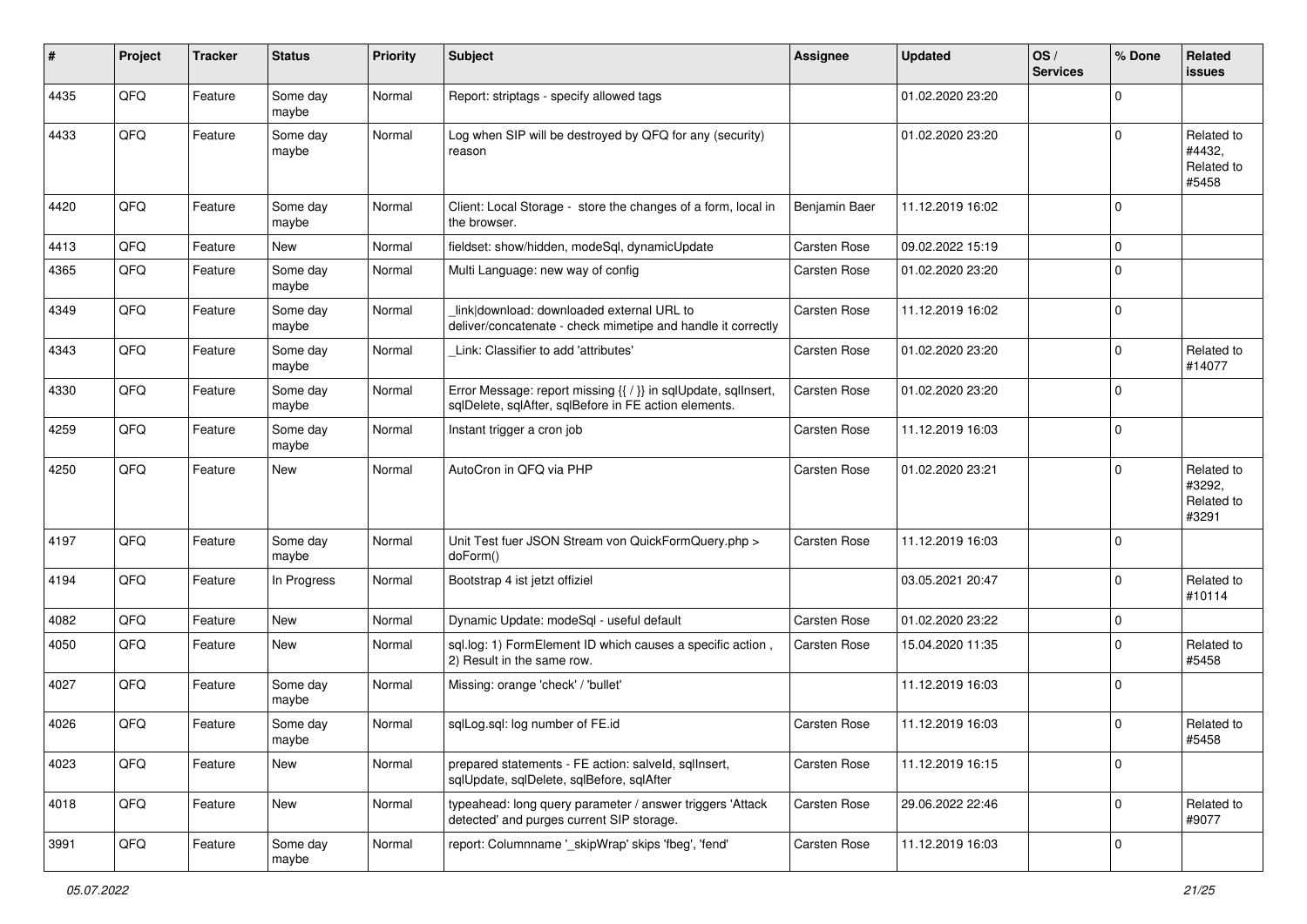| #    | Project | <b>Tracker</b> | <b>Status</b>     | <b>Priority</b> | <b>Subject</b>                                                                                                                                           | Assignee            | <b>Updated</b>   | OS/<br><b>Services</b> | % Done      | Related<br><b>issues</b>                    |
|------|---------|----------------|-------------------|-----------------|----------------------------------------------------------------------------------------------------------------------------------------------------------|---------------------|------------------|------------------------|-------------|---------------------------------------------|
| 3947 | QFQ     | Feature        | Some day<br>maybe | Normal          | Attack detectect: logout current user                                                                                                                    | Carsten Rose        | 11.12.2019 16:03 |                        | $\Omega$    | Related to<br>#5458.<br>Related to<br>#6299 |
| 3942 | QFQ     | Feature        | Some day<br>maybe | Normal          | Action Elemente: neu generierte IDs via FE weitergeben                                                                                                   | <b>Carsten Rose</b> | 11.12.2019 16:03 |                        | $\Omega$    | Related to<br>#3941                         |
| 3941 | QFQ     | Feature        | Some day<br>maybe | Normal          | sqlAfter: es sollten mehrere moeglich sein                                                                                                               | <b>Carsten Rose</b> | 11.12.2019 16:03 |                        | $\Omega$    | Related to<br>#3942                         |
| 3905 | QFQ     | Feature        | Some day<br>maybe | Normal          | Documentation: Best Practice anhand eines Online<br>Bewerbungstools                                                                                      | Carsten Rose        | 11.12.2019 16:03 |                        | $\Omega$    |                                             |
| 3900 | QFQ     | Feature        | Some day<br>maybe | Normal          | Extend documentation of 'Copy / Paste'                                                                                                                   | <b>Carsten Rose</b> | 11.12.2019 16:03 |                        | $\Omega$    | Related to<br>#3899                         |
| 3880 | QFQ     | Feature        | Some day<br>maybe | Normal          | Form 'Form': anlegen einer Tabelle                                                                                                                       |                     | 14.01.2021 10:12 |                        | $\Omega$    |                                             |
| 3879 | QFQ     | Feature        | Some day<br>maybe | Normal          | Form 'FormElement': Beim Feld 'name' rechts in der Notiz<br>einen Link einblenden - a) aktuelle Definition anzeigen, b)<br>Spalte in der Tabelle anlegen |                     | 11.12.2019 16:03 |                        | $\Omega$    |                                             |
| 3878 | QFQ     | Feature        | Some day<br>maybe | Normal          | Form 'FormElement': Spalte 'name' typeAhead mit<br>Spaltennamen der Primarytable.                                                                        |                     | 11.12.2019 16:03 |                        | $\Omega$    |                                             |
| 3877 | QFQ     | Feature        | Some day<br>maybe | Normal          | FormEditor: die Felder die aktuell nicht gebraucht werden<br>nur auf readonly/disabled setzen (nicht ausblenden > das<br>irritiert.                      | Carsten Rose        | 11.12.2019 16:03 |                        | $\Omega$    |                                             |
| 3867 | QFQ     | Feature        | Priorize          | Normal          | Readonly Formular: Template Groups add/delete<br>ausbeldnen                                                                                              | Carsten Rose        | 05.05.2021 22:12 |                        | $\Omega$    |                                             |
| 3864 | QFQ     | Feature        | New               | Normal          | Encrypt / decrypt field                                                                                                                                  | Enis Nuredini       | 30.06.2022 16:29 |                        | $\mathbf 0$ |                                             |
| 3708 | QFQ     | Feature        | Some day<br>maybe | Normal          | Form: input - 'specialchars', 'none'  gewisse tags erlauben,<br>andere verbieten                                                                         | <b>Carsten Rose</b> | 11.12.2019 16:02 |                        | $\Omega$    | Related to<br>#14320                        |
| 3692 | QFQ     | Feature        | Some day<br>maybe | Normal          | QFQ Webseite                                                                                                                                             | Benjamin Baer       | 11.12.2019 16:02 |                        | $\Omega$    | Related to<br>#5033                         |
| 3677 | QFQ     | Feature        | Some day<br>maybe | Normal          | wkhtmitopdf: FE User access prohibited, if client IP changes<br>\$TYPO3_CONF_VARS[FE][lockIP]                                                            | <b>Carsten Rose</b> | 11.12.2019 16:02 |                        | $\Omega$    |                                             |
| 3666 | QFQ     | Feature        | Some day<br>maybe | Normal          | a) Performance Messung: mysql_real_escape_string() im<br>Vergleich zu str_replace(), b) doppeltes Aufrufen von<br>mysql_real_escape_string()             | <b>Carsten Rose</b> | 11.12.2019 16:02 |                        | $\Omega$    |                                             |
| 3646 | QFQ     | Feature        | Some day<br>maybe | Normal          | Moeglichkeit HTML Tags in Reports auszugeben (zu<br>enkodieren: htmlspecialchars)                                                                        |                     | 11.12.2019 16:02 |                        | $\Omega$    | Related to<br>#14320                        |
| 3617 | QFQ     | Feature        | Some day<br>maybe | Normal          | Load javascripts at bottom                                                                                                                               |                     | 11.12.2019 16:02 |                        | $\Omega$    |                                             |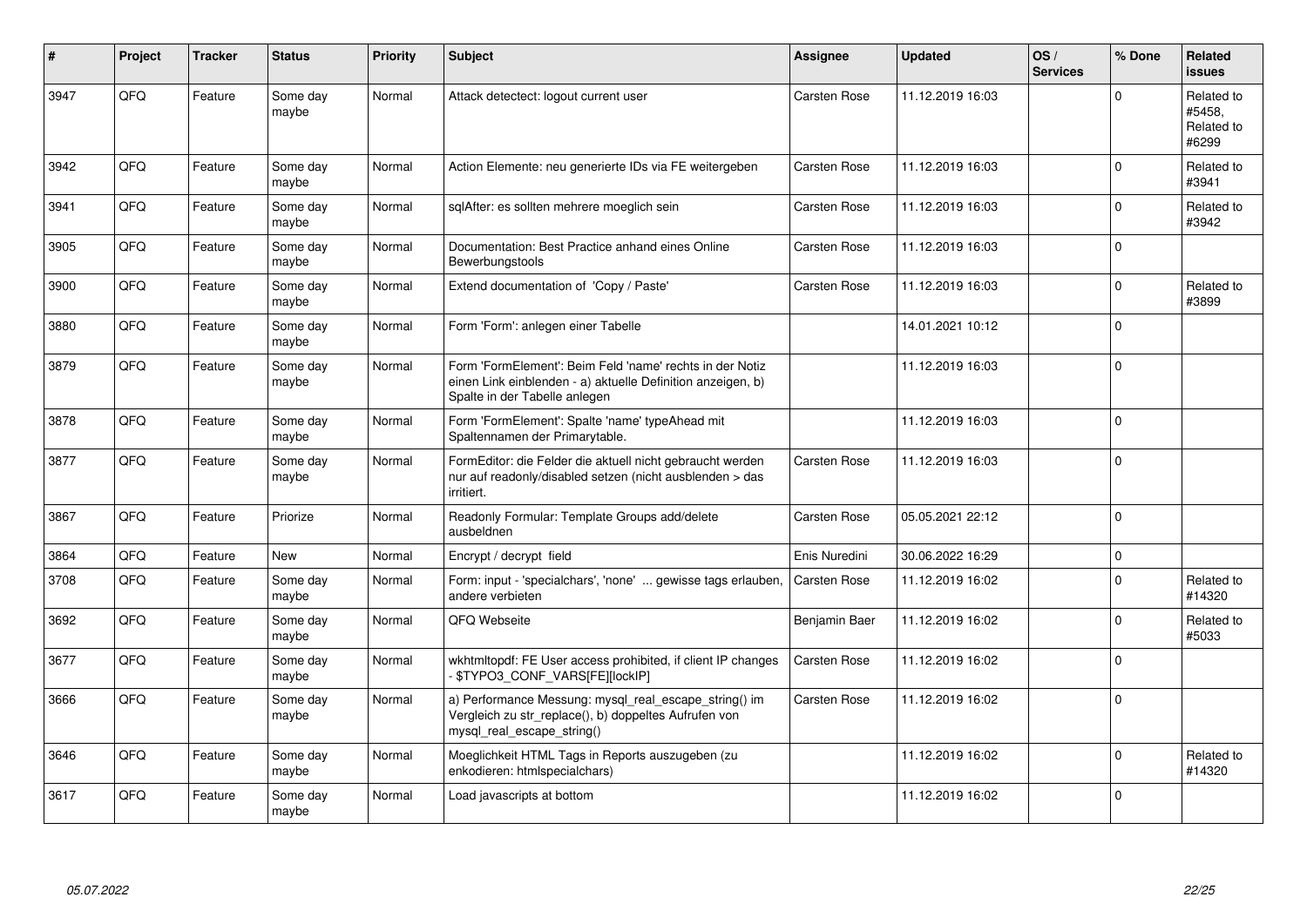| $\vert$ # | Project | <b>Tracker</b> | <b>Status</b>     | <b>Priority</b> | <b>Subject</b>                                                                                                     | <b>Assignee</b>     | <b>Updated</b>   | OS/<br><b>Services</b> | % Done      | Related<br><b>issues</b>                    |
|-----------|---------|----------------|-------------------|-----------------|--------------------------------------------------------------------------------------------------------------------|---------------------|------------------|------------------------|-------------|---------------------------------------------|
| 3504      | QFQ     | Feature        | New               | Normal          | Logging: welche Action FEs werden wann wie ausgefuehrt                                                             | <b>Carsten Rose</b> | 01.02.2020 23:21 |                        | $\Omega$    | Related to<br>#5458,<br>Related to<br>#4092 |
| 3495      | QFQ     | Feature        | Some day<br>maybe | Normal          | Predifined Parameter werden nicht in '+' (add new record)<br>SIP gerendert.                                        |                     | 11.12.2019 16:02 |                        | $\Omega$    |                                             |
| 3458      | QFQ     | Feature        | Some day<br>maybe | Normal          | Display 'Edit Form Element'-Checkbox on form: should<br>depend on FE Group                                         | Carsten Rose        | 11.12.2019 16:02 |                        | $\Omega$    | Related to<br>#3447                         |
| 3457      | QFQ     | Feature        | Some day<br>maybe | Normal          | LDAP: concat multi values to one single entry                                                                      | Carsten Rose        | 11.12.2019 16:02 |                        | $\Omega$    |                                             |
| 3432      | QFQ     | Feature        | New               | Normal          | subrecord: dynamicUpdate                                                                                           | Carsten Rose        | 11.06.2020 21:10 |                        | $\Omega$    | Related to<br>#5691                         |
| 3415      | QFQ     | Feature        | Some day<br>maybe | Normal          | FE Login Box Templatefile                                                                                          | Benjamin Baer       | 11.12.2019 16:02 |                        | $\Omega$    |                                             |
| 3385      | QFQ     | Feature        | Some day<br>maybe | Normal          | templateGroup: insert/update/delete non primary records                                                            | <b>Carsten Rose</b> | 11.12.2019 16:02 |                        | $\mathbf 0$ |                                             |
| 3350      | QFQ     | Feature        | Some day<br>maybe | Normal          | FormEditor: Hilfetext hinter 'checktype'                                                                           | Carsten Rose        | 11.12.2019 16:02 |                        | $\Omega$    |                                             |
| 3332      | QFQ     | Feature        | Some day<br>maybe | Normal          | Uploads: Thumbnails, Details zum hochgeladenen File                                                                | <b>Carsten Rose</b> | 11.12.2019 16:02 |                        | $\Omega$    | Related to<br>#3264,<br>Related to<br>#5333 |
| 3331      | QFQ     | Feature        | Some day<br>maybe | Normal          | Default Tooltip fuer page? Links: mit Form und Record ID                                                           | <b>Carsten Rose</b> | 11.12.2019 16:02 |                        | $\Omega$    |                                             |
| 3291      | QFQ     | Feature        | Some day<br>maybe | Normal          | AutoCron websiteToken                                                                                              | <b>Carsten Rose</b> | 11.12.2019 16:02 |                        | $\Omega$    | Related to<br>#4250                         |
| 3285      | QFQ     | Feature        | Some day<br>maybe | Normal          | Zeichenlimit pro Feld: textarea / editor                                                                           | <b>Carsten Rose</b> | 11.12.2019 16:02 |                        | $\Omega$    |                                             |
| 3267      | QFQ     | Feature        | Some day<br>maybe | Normal          | 2 Forms auf einer Seite: real + Read only                                                                          | <b>Carsten Rose</b> | 11.12.2019 16:03 |                        | $\Omega$    |                                             |
| 3216      | QFQ     | Feature        | Some day<br>maybe | Normal          | dynamic update für checkbox label2                                                                                 | <b>Carsten Rose</b> | 11.12.2019 16:03 |                        | $\Omega$    | Related to<br>#2081                         |
| 2995      | QFQ     | Feature        | Some day<br>maybe | Normal          | Dropdown JQuery Plugin: 'chosen' - Moeglichkeit um Select<br>Listen mehr Funktion zu geben. Kein Bootstrap noetig. | <b>Carsten Rose</b> | 11.12.2019 16:03 |                        | $\Omega$    |                                             |
| 2950      | QFQ     | Feature        | Some day<br>maybe | Normal          | Inhalt QFQ Records als File                                                                                        |                     | 11.12.2019 16:03 |                        | $\mathbf 0$ |                                             |
| 2361      | QFQ     | Feature        | <b>New</b>        | Normal          | Logging wer/wann/wo welches Formular aufgerufen hat                                                                | Carsten Rose        | 11.12.2019 16:15 |                        | $\Omega$    | Related to<br>#4432.<br>Related to<br>#7480 |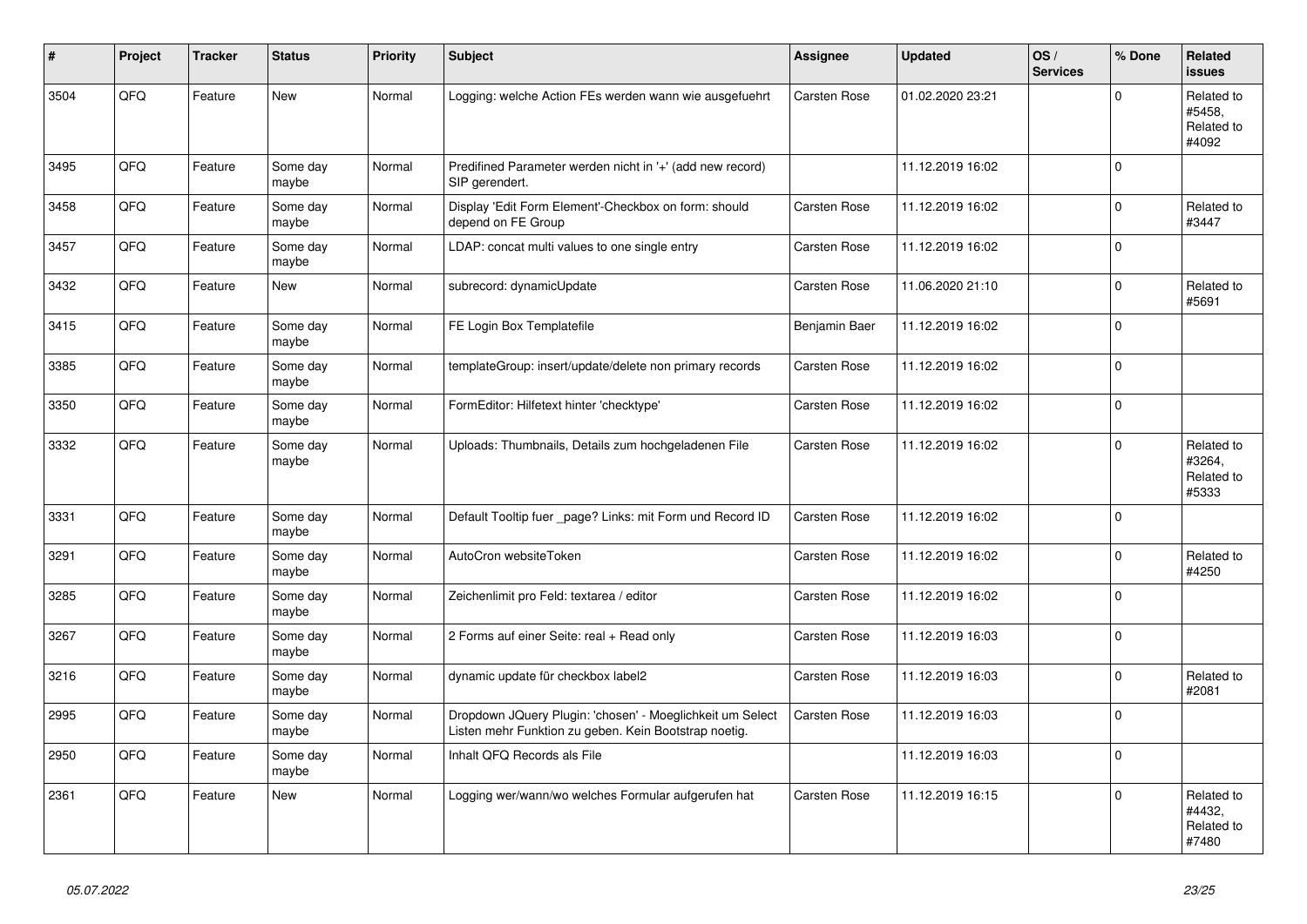| #     | Project | <b>Tracker</b> | <b>Status</b>     | <b>Priority</b> | <b>Subject</b>                                                                                               | <b>Assignee</b>     | <b>Updated</b>   | OS/<br><b>Services</b> | % Done      | Related<br><b>issues</b>                                               |
|-------|---------|----------------|-------------------|-----------------|--------------------------------------------------------------------------------------------------------------|---------------------|------------------|------------------------|-------------|------------------------------------------------------------------------|
| 2084  | QFQ     | Feature        | Some day<br>maybe | Normal          | Mailto mit encryption: Subrecord                                                                             | Carsten Rose        | 11.12.2019 16:03 |                        | $\Omega$    | Related to<br>#2082                                                    |
| 1946  | QFQ     | Feature        | Some day<br>maybe | Normal          | Kontrolle ob der ReadOnly Modus bei den<br>Formularelementen korrekt implementiert ist                       | <b>Carsten Rose</b> | 11.12.2019 16:03 |                        | $\Omega$    |                                                                        |
| 1635  | QFQ     | Feature        | Some day<br>maybe | Normal          | QFQ Extension content record: weitere Optionen einblenden.                                                   | <b>Carsten Rose</b> | 11.12.2019 16:03 |                        | $\Omega$    |                                                                        |
| 1510  | QFQ     | Feature        | Some day<br>maybe | Normal          | jquery von google laden, falls das nicht geht lokal                                                          |                     | 11.12.2019 16:03 |                        | 0           |                                                                        |
| 1253  | QFQ     | Feature        | Some day<br>maybe | Normal          | QF: Colorpicker                                                                                              |                     | 11.12.2019 16:03 |                        | $\Omega$    |                                                                        |
| 1251  | QFQ     | Feature        | Some day<br>maybe | Normal          | QF: Combo                                                                                                    |                     | 11.12.2019 16:03 |                        | $\Omega$    |                                                                        |
| 1234  | QFQ     | Feature        | Some day<br>maybe | Normal          | QF: Record numbering: Im Grid soll in Spalte 1 optional die<br>laufende Nummer der Records angezeigt werden. |                     | 01.02.2020 23:20 |                        | $\Omega$    |                                                                        |
| 955   | QFQ     | Feature        | Some day<br>maybe | Normal          | QF: Notizen vor/nach dem Form                                                                                |                     | 01.02.2020 23:20 |                        | $\mathbf 0$ |                                                                        |
| 2665  | QFQ     | Bug            | Priorize          | Normal          | Dynamic Update funktioniert nicht, wenn beim<br>entsprechenden FormElement eine size angegeben ist.          | Benjamin Baer       | 03.01.2022 08:12 |                        | $30\,$      |                                                                        |
| 10793 | QFQ     | Feature        | In Progress       | Normal          | <b>Update NPM Packages</b>                                                                                   | <b>Carsten Rose</b> | 07.09.2021 13:25 |                        | 30          |                                                                        |
| 1623  | QFQ     | Feature        | Some day<br>maybe | Normal          | RealURL                                                                                                      |                     | 11.12.2019 16:03 |                        | 30          |                                                                        |
| 9691  | QFQ     | Bug            | In Progress       | Normal          | Checkbox: dynamic update > readonly                                                                          | Carsten Rose        | 01.02.2020 23:22 |                        | 50          | Related to<br>#9834                                                    |
| 13330 | QFQ     | Feature        | In Progress       | Normal          | Multi Form: Upload                                                                                           | <b>Carsten Rose</b> | 07.11.2021 12:40 |                        | 50          | Related to<br>#9706                                                    |
| 12440 | QFQ     | Feature        | In Progress       | Normal          | Typo3 V10 upgrade (durchfuehren und testen)                                                                  | <b>Carsten Rose</b> | 21.03.2022 09:53 |                        | 50          | Related to<br>#12357,<br>Related to<br>#12067,<br>Related to<br>#10661 |
| 8522  | QFQ     | Feature        | Some day<br>maybe | Normal          | build QFQ - npm warnings                                                                                     | Benjamin Baer       | 01.02.2020 23:19 |                        | 50          |                                                                        |
| 6609  | QFG     | Feature        | New               | Normal          | Formlet: JSON API erweitern                                                                                  | Carsten Rose        | 01.02.2020 23:21 |                        | 50          |                                                                        |
| 9275  | QFQ     | <b>Bug</b>     | New               | Normal          | autcron: t3 page, which takes to long to respond, is not<br>reported properly                                | <b>Carsten Rose</b> | 01.02.2020 23:22 |                        | 100         |                                                                        |
| 3613  | QFQ     | <b>Bug</b>     | Some day<br>maybe | Normal          | note /note unchecked -> note div (col-md) wird weiterhin<br>gerendert                                        | Elias Villiger      | 01.02.2020 23:19 |                        | 100         |                                                                        |
| 13572 | QFQ     | Feature        | Feedback          | Normal          | Form Load: misleading error message on trying to load non<br>existent primary record                         | Enis Nuredini       | 16.05.2022 23:16 |                        | 100         |                                                                        |